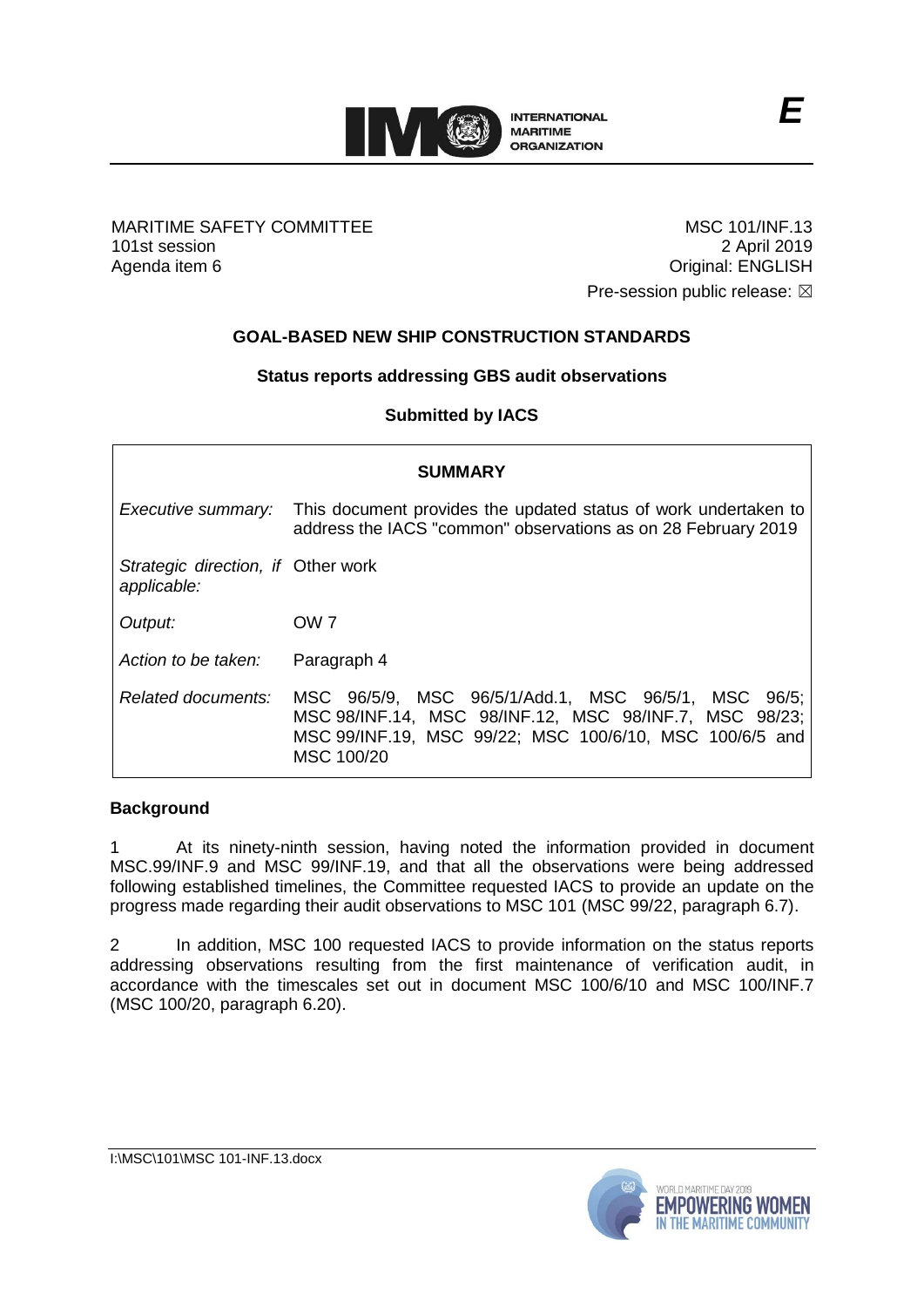# **Updated reports on the status as on 28 February 2019**

3 IACS has prepared updated reports on the status of the work to address the "common" observations of both the initial verification and the first maintenance of verification audit. These updated reports are provided in the annex to this document. The latest updated status is indicated using normal font with underline.

# **Action requested of the Committee**

4 The Committee is invited to note the information provided.

\*\*\*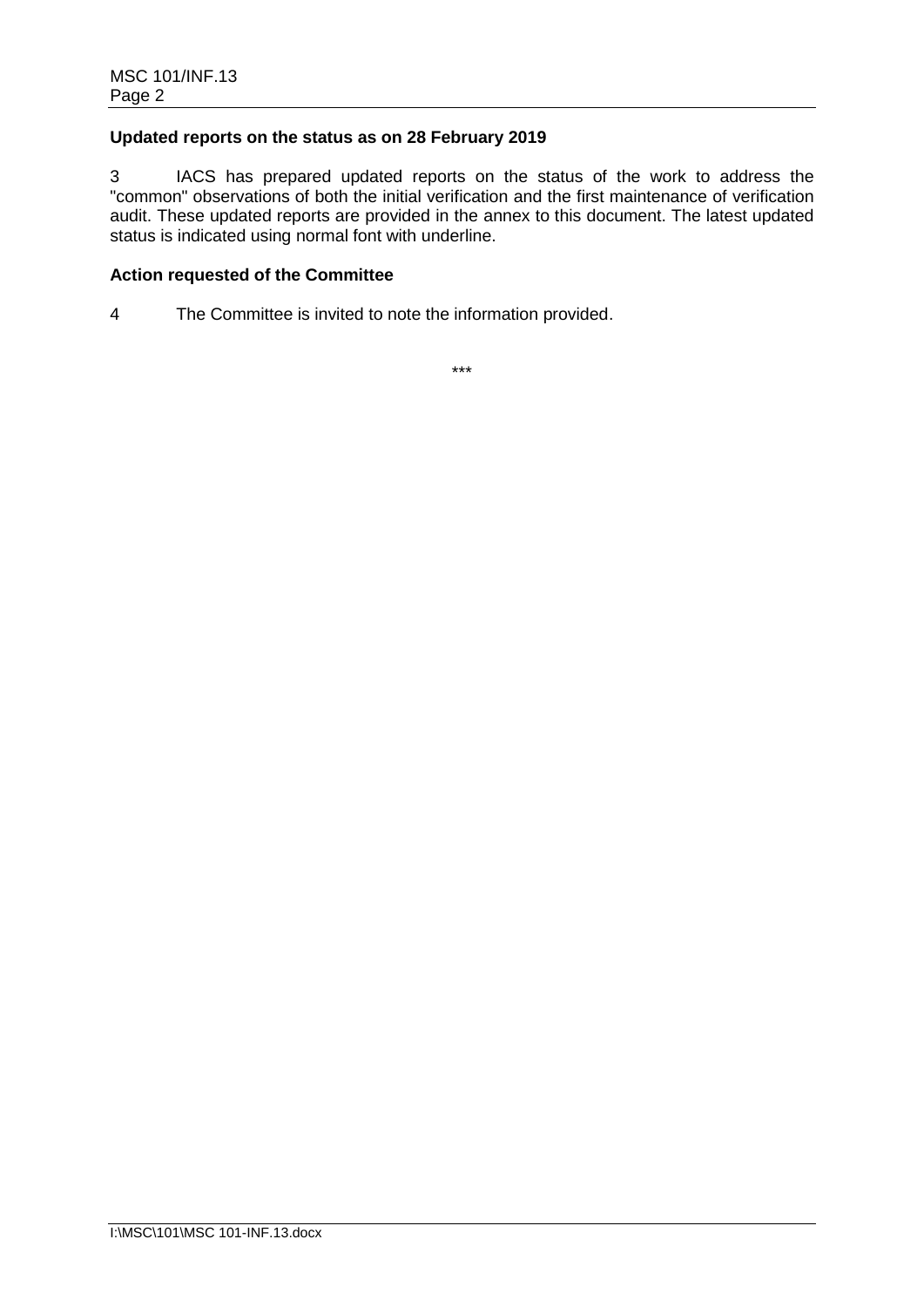## **ANNEX**

### **STATUS REPORT ON ADDRESSING OBSERVATION**

| <b>Submitted to: IMO Secretariat</b><br>Date: 28 February 2019 | <b>Observation No.:</b><br>IACS/2015/FR1-8/OB/01 |
|----------------------------------------------------------------|--------------------------------------------------|
| <b>Corrective Action Plan:</b>                                 | <b>Audit Report:</b>                             |
| Annex 1 of MSC 96/5/1/Add.1                                    | Annex 13, page 6 of MSC 96/5                     |

**Observation** (extracted from the audit report – part only)

Rules assume that at the end of design life hull girder modulus will be reduced, assuming that the average structural member corrosion will be 50% of the corrosion addition. However, no objective evidence on statistics justifying this assumption has been submitted.

IACS has replied to this observation that the assumption is in line with IACS UR S11 that has been applied for many years and that the 50% reduction is roughly the same as a reduced section modulus with 90%, and that: "According to the requirements of Pt.1 Ch.13 Sec.2 [2.2] the actual hull girder section modulus determined by the thickness measurements are not to be less than 90% of the section modulus calculated for the gross offered thickness. If this requirement is not fulfilled the hull structure is to be repaired (strengthened) or some restrictions related to allowable loading conditions are to be applied."

## [paragraphs omitted]

According to functional requirement II.1 shall the specified design life not be less than 25 years and the audit standard intent is to confirm that this is properly incorporated in the rules. The evaluation criterion 1.3 requires that all design parameters used in the rules should be based upon the specified design life. The net scantling assumption is a crucial design parameter for many different areas in the rules and needs therefore to be supported with justification as requested by 3.2.3.2. Sufficient justification for the net scantling approach with regard to hull girder strength has not been found.

# **Detailed Action Plan**

- 1. Update TB Reports Pt 1 Ch 3 Sec 3 of Corrosion Additions and Wastage Allowances based on:
	- a) Investigation on explanation justifying the 50% reduction of the corrosion addition for the hull girder strength; and
	- b) Information on the extent of steel renewal in the statistics.
- 2. Transcribe them into the rules if found necessary.

### **Deliverables**

1) The updated TB Report and/or Rule Change as found necessary.

An updated TB Report, i.e. "TB Rep Pt1 Ch03 Sec03 "Corrosion Additions and Wastage Allowances" Rev. 6, was published in January 2018 on the IACS Website.

# **Timescales**

The report was submitted to the IMO Secretariat as part of "IACS common package" for the 2nd GBS maintenance of verification in 2019.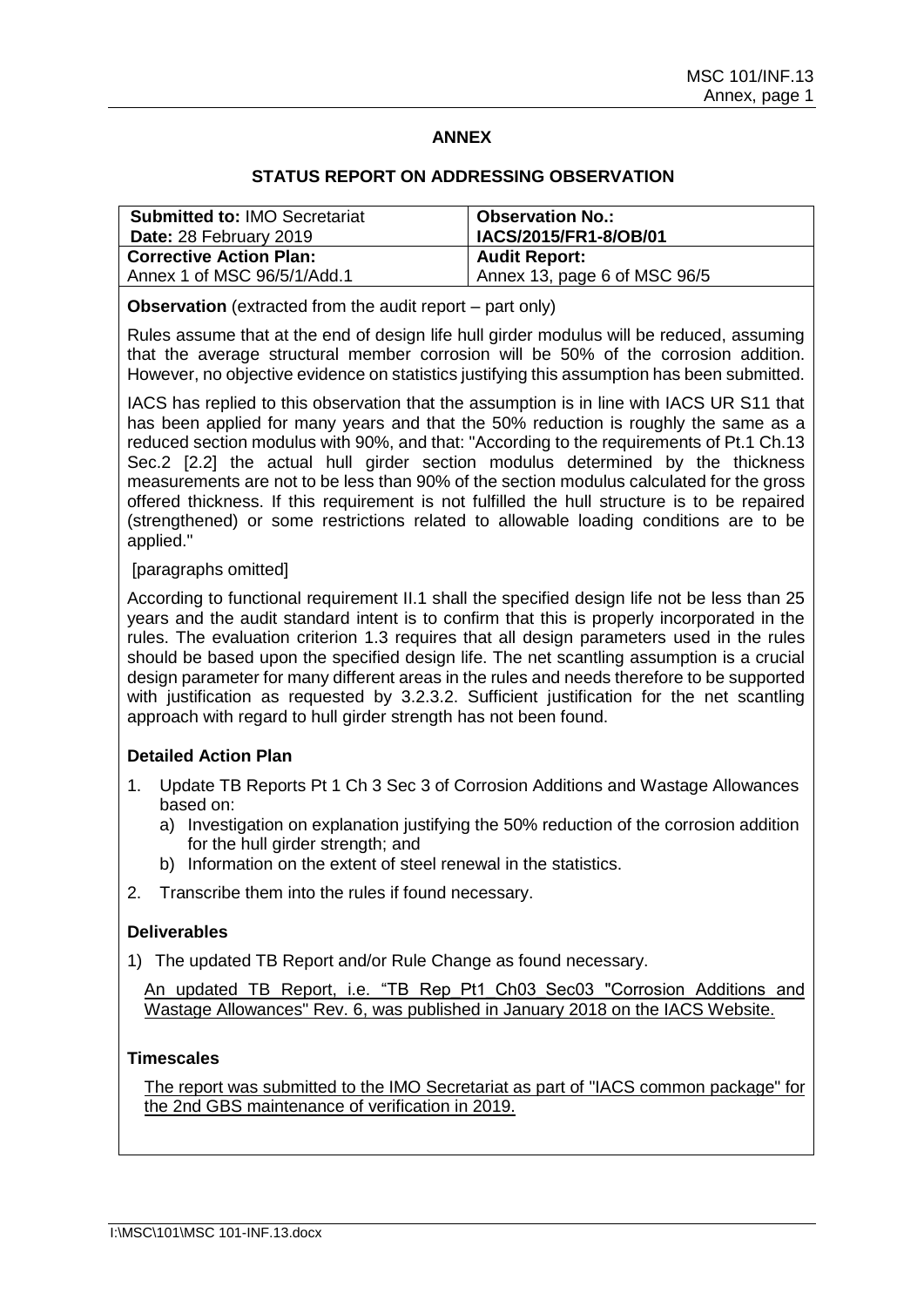| <b>Submitted to: IMO Secretariat</b><br>Date: 28 February 2019 | <b>Observation No.:</b><br>IACS/2015/FR1-8/OB/02 |
|----------------------------------------------------------------|--------------------------------------------------|
| <b>Corrective Action Plan:</b>                                 | <b>Audit Report:</b>                             |
| Annex 2 of MSC 96/5/1/Add.1                                    | Annex 13, page 8 of MSC 96/5                     |

**Observation** (extracted from the audit report – part only)

Modern data show both an increase in mean significant wave height for the North Atlantic and that more extreme weather is being experienced in recent years, including the existence of rogue waves and the possible effect of climate change. However, IACS' Rec. No.34 that is based on old wave statistics was last revised in 2000/2001 and there is no evidence of monitoring since its adoption. While the TB report notes that significant discrepancies are observed between predictions by different databases, no studies have been submitted to show how new data have been assessed to conclude that none of the new databases could be used, nor has any sensitivity study been provided to assess the potential effect of the new data on motions and loads.

## [paragraphs omitted]

The audit has not found sufficient justification that the wave data used in the rules properly represent North Atlantic conditions.

# **Detailed Action Plan**

- 1. Periodical reviewing the available information on published or commercially available new wave data.
- 2. Updating the mathematical model and Technical Background Report using the information on new wave data when reliable data are available.
- 3. Updating the information contained in Rec. 34 on probabilities of occurrence of the sea states (scatter diagram) in the North Atlantic when reliable and accepted data are available.

# **Deliverables**

1) Detailed plan to periodically review available wave data, taking into consideration weather routing as required.

The plan to determine how Rec. 34 can be updated and identification of the source(s) of necessary reliable wave data were completed in January 2018.

2) Revised IACS Rec. 34.

A dedicated project team (PT) is working on the subject up to 2021.

### **Timescales**

The next status report will be submitted to IMO at the appropriate juncture.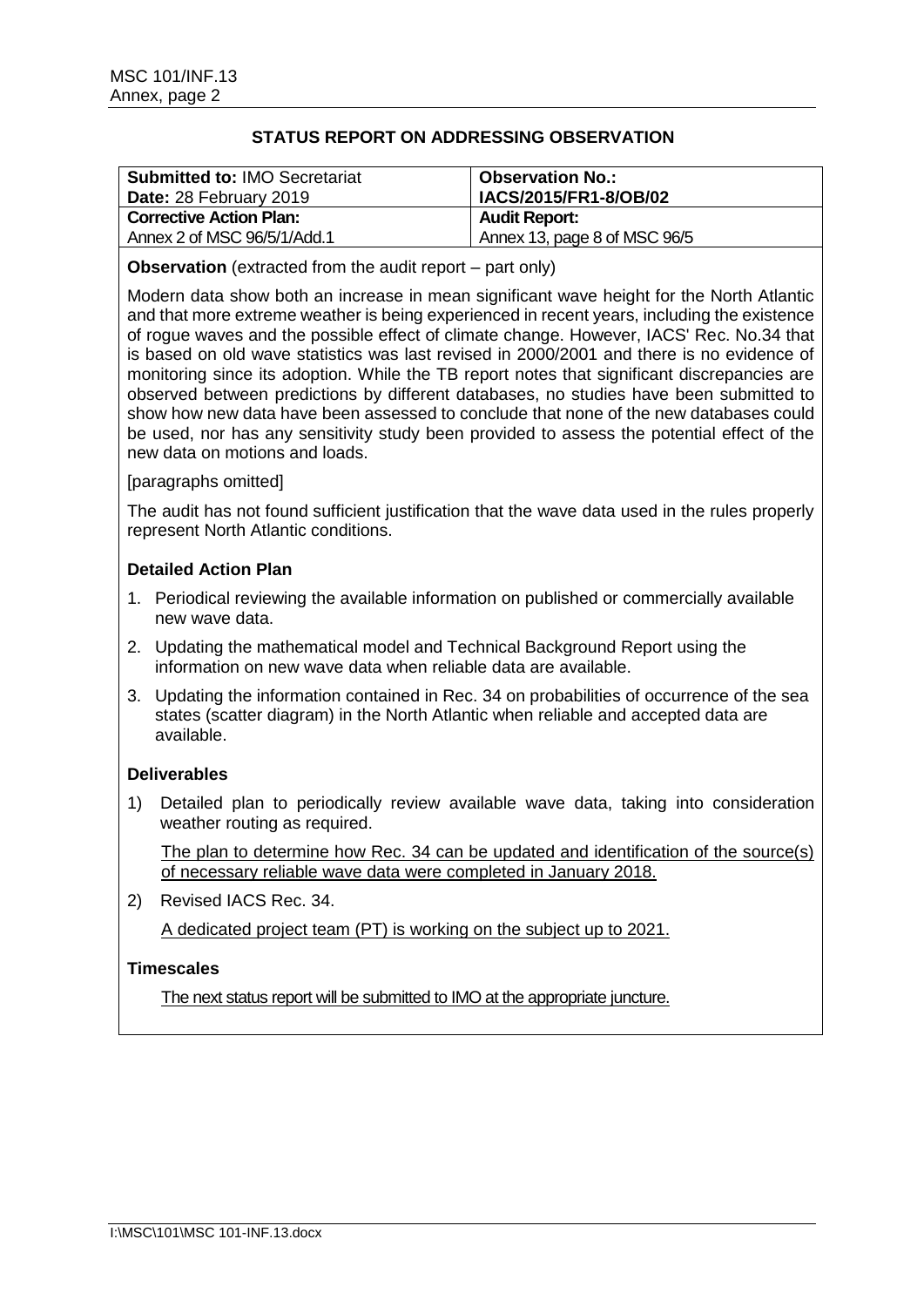| <b>Submitted to: IMO Secretariat</b><br>Date: 28 February 2019 | Observation No.:<br>IACS/2015/FR1-8/OB/03 |
|----------------------------------------------------------------|-------------------------------------------|
| <b>Corrective Action Plan:</b>                                 | <b>Audit Report:</b>                      |
| Annex 3 of MSC 96/5/1/Add.1                                    | Annex 13, page 10 of MSC 96/5             |
|                                                                |                                           |

**Observation** (extracted from the audit report – part only)

The expression of "special consideration" is not consistent with the requirement of "providing guidance for assessment" which is requested in the audit standard 2.2.3.

# [paragraphs omitted]

In reply to this observation, IACS has explained: "The text 'special considerations' has existed in the rules of classification societies for a long time to cover cases of innovative design character which otherwise would not be allowed. The proposed design solutions are specially considered by selected experts of the classification society using fundamental, well established, engineering principles and then accepted by the governing/technical bodies of the society."

Even if this answer may well reflect the reality, the audit has not found any auditable common procedures providing guidelines for assessment when design parameters are outside the range or evidence to support IACS self-assessment in this regard.

## **Detailed Action Plan**

- 1. Development of an IACS common procedure that provides:
	- a) criteria for selection of the experts and accepting technical body within the individual classification society;
	- b) recommendations for fundamental engineering principles for direct determination of the life-time ship motions and loads in waves;
	- c) criteria for acceptance of the approach to determine the life-time extreme ship motions and loads in waves and the results obtained;

when design parameters are outside the range specified by the Rules.

# **Deliverables**

1) IACS common procedure providing general principles for determining the life-time extreme ship motions and loads in waves when design parameters are outside of the range specified by the Rules.

"Guidelines for the special considerations to be used in developing ship motions and loads when ship size or design life deviates from design basis determined in CSR" was approved and uploaded to the IACS member space of IACS Website in April 2018. The approved guidelines are being implemented by the individual IACS members as per their individual rule processes.

2) Rule Change and/or revised Technical Background document as considered necessary. There will be no IACS Rule Change etc.

# **Timescales**

The next status report will be submitted to at the appropriate juncture. In addition, the outcome will be submitted to the IMO Secretariat by the individual member societies for the first three-year cycle GBS maintenance of verification once implemented.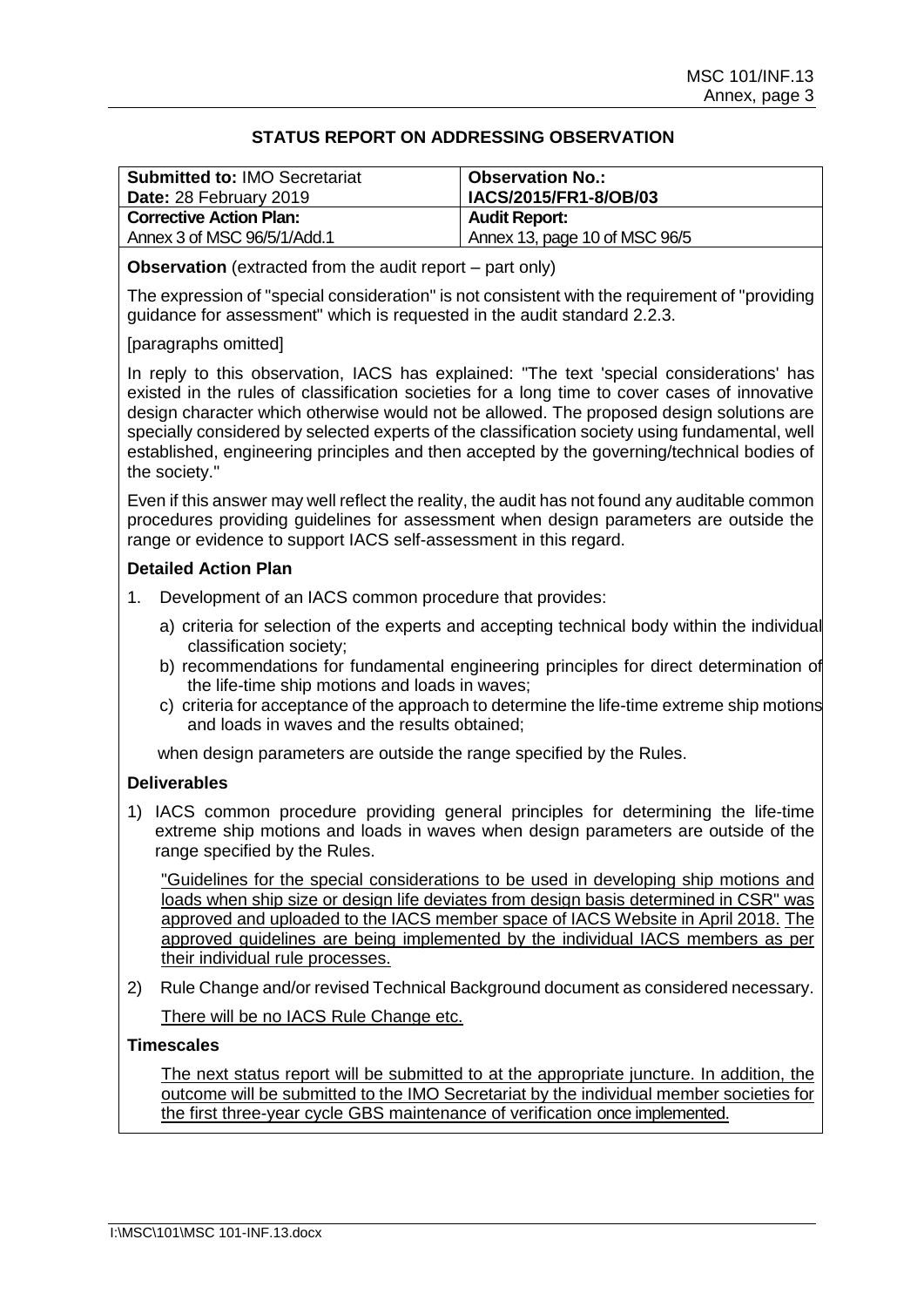| <b>Submitted to: IMO Secretariat</b><br>Date: 28 February 2019 | <b>Observation No.:</b><br>IACS/2015/FR1-8/OB/04 |
|----------------------------------------------------------------|--------------------------------------------------|
| <b>Corrective Action Plan:</b>                                 | <b>Audit Report:</b>                             |
| Annex 4 of MSC 96/5/1/Add.1                                    | Annex 13, page 11 of MSC 96/5                    |

**Observation** (extracted from the audit report– part only)

No benchmarking of reference values (values obtained by direct analysis) with experimental or service data has been found, as requested by the GBS audit standard 2.2.4.

IACS replied 6 November 2014 that: "current CSR-OT and CSR-BC have been developed based on experiences from successful operation of ships and have been modified based on feedback from operational experience. This indicates current CSR-OT and CSR-BC already comprise service history data." However, the successful operation and operational experience referred to has not been reported as evidence of benchmarking to the audit.

## [paragraphs omitted]

However, upon a direct question at the last meeting with IACS 7 May 2015, IACS could not provide evidence that procedures for a systematic collection of data to benchmark CSR-H is in place.

## **Detailed Action Plan**

- 1. Development of a procedure for collection of experimental and service history data to benchmark CSR requirements.
- 2. Validation and benchmarking of a method for determining the life-time ship motions and loads based on available experimental and service history data.

# **Deliverables**

1) IACS common procedure for the systematic collection of data to benchmark CSR requirements.

IACS is working on a common procedure for collection of experimental and service history data to benchmark design loads in the CSR, taking into account also the ongoing works related to IACS/2015/FR1-8/OB/02.

### **Timescales**

The next status report will be submitted to IMO at the appropriate juncture.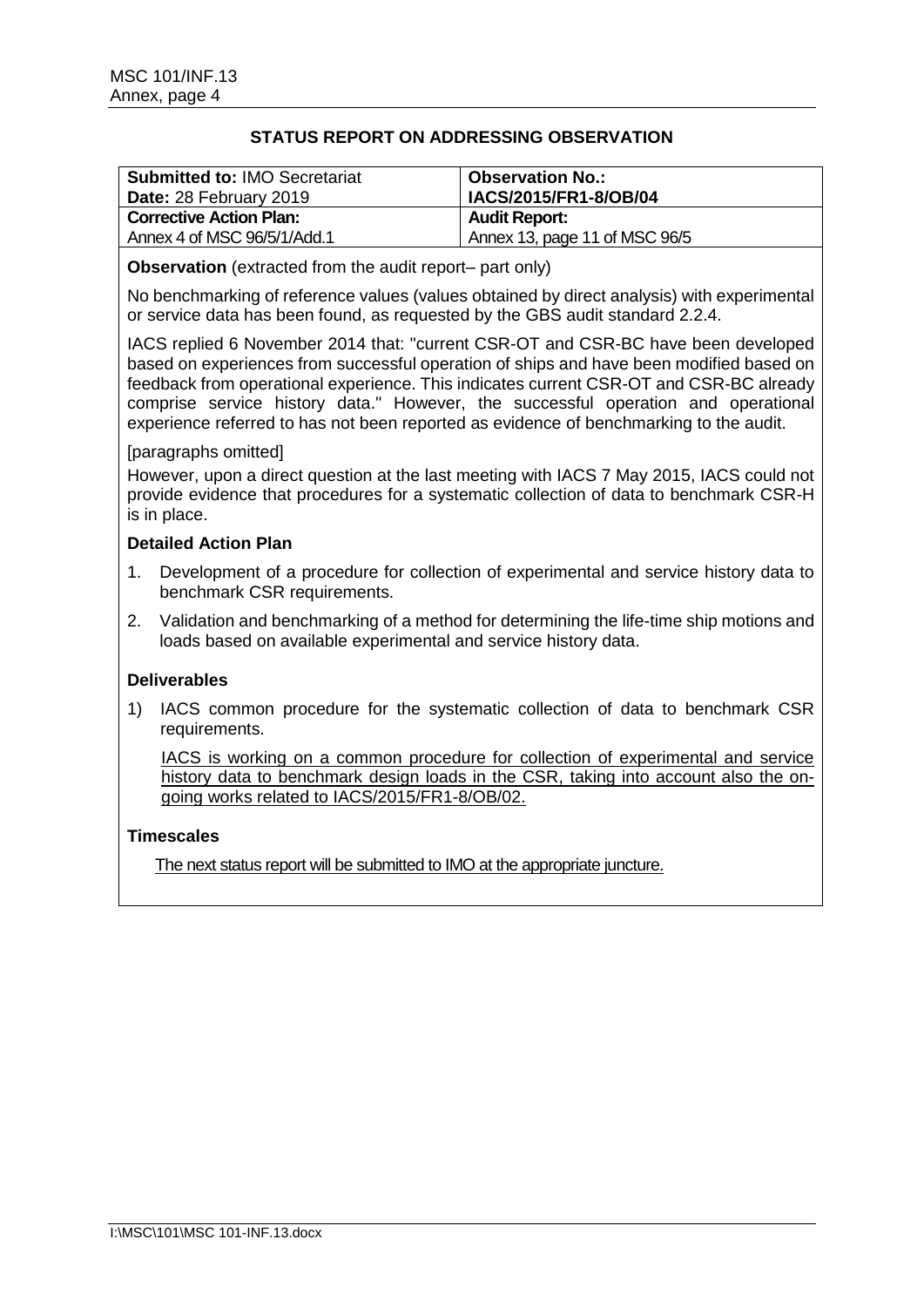| <b>Submitted to: IMO Secretariat</b><br>Date: 28 February 2019 | <b>Observation No.:</b><br>IACS/2015/FR1-8/OB/05 |
|----------------------------------------------------------------|--------------------------------------------------|
| <b>Corrective Action Plan:</b>                                 | <b>Audit Report:</b>                             |
| Annex 5 of MSC 96/5/1/Add.1                                    | Annex 13, page 15 of MSC 96/5                    |

**Observation** (extracted from the audit report – part only)

While the solvers in all FE software are basically identical if linear analyses are considered, this is not the case for pre- and post-processing software as implementation of models and assessment of computed results can be carried out by applying different strategies.

In IACS reply to questions raised about consistency of results provided by different software it was explained that "A so-called 'cross check' test was performed. IACS Classifications Societies independently performed FEA analyses required by CSR-H (for the same ship), using their own computer programs and obtained quite similar results. Models and results generated by different class members were checked and verified by IACS HPT 10. It is ensured that consistent results were obtained (see information in CA- Summary Report)."

### [paragraphs omitted.]

However, no formal procedures describing the scope, methodology or acceptance criteria for such regular cross checks have been submitted.

# **Detailed Action Plan**

- 1. Updating the TB Report, "Consequence Assessment (CA) Summary Report" clarifying the methodology for cross checking.
	- a) Reviewing and assessing the data, summarizing the scope, methodology and acceptance criteria for cross checks by IACS.
- 2. Prepare a procedure for periodic cross checking.

# **Deliverables**

- 1) Updated CA Report.
- 2) A procedure for cross checking.

"Guidelines for carrying out software cross check for Common Structural Rules" was approved in March 2018. Cross check activities are in progress.

## **Timescales**

The next status report will be submitted to IMO at the appropriate juncture.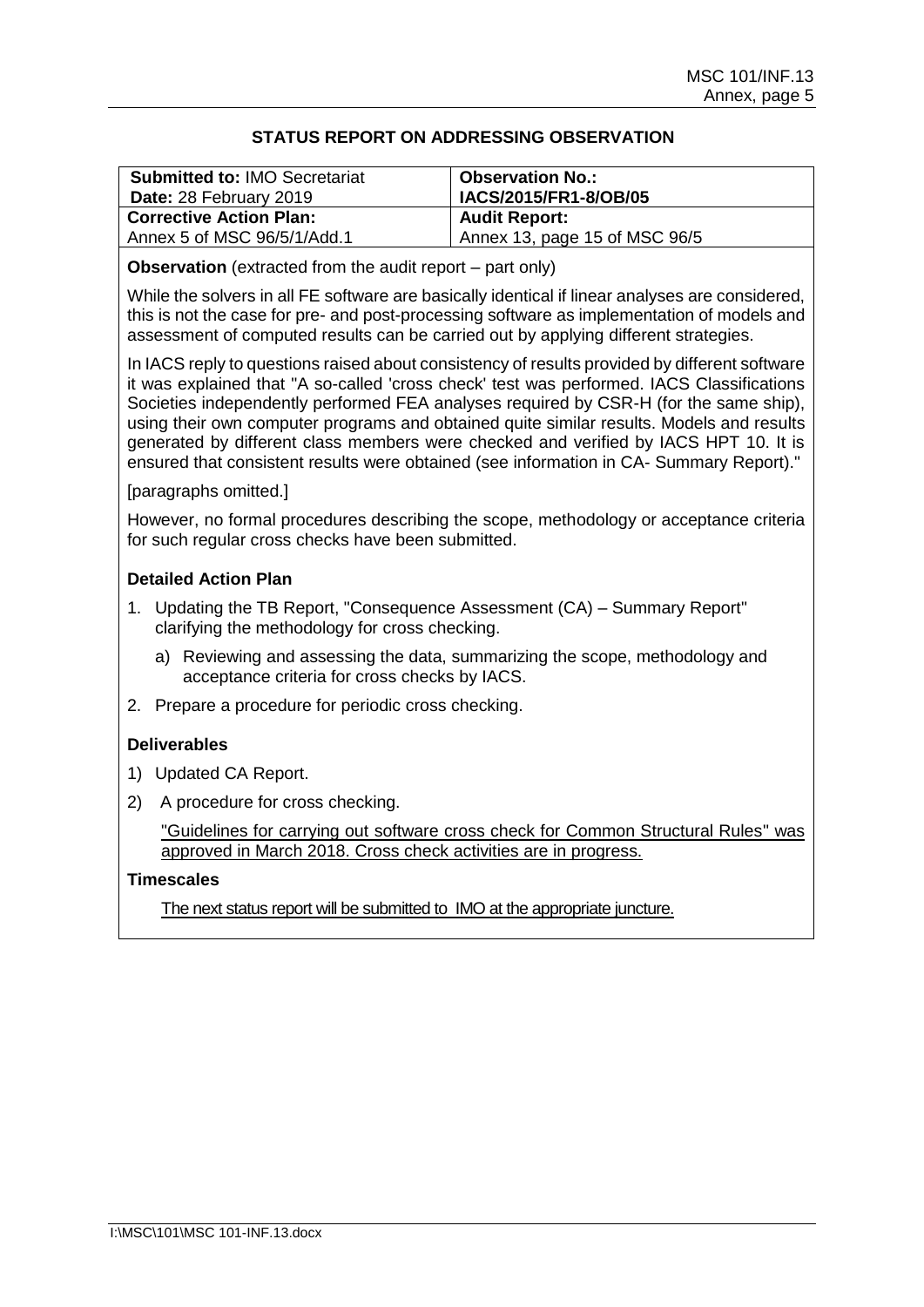| <b>Submitted to: IMO Secretariat</b><br>Date: 28 February 2019 | <b>Observation No.:</b><br>IACS/2015/FR1-8/OB/06 |
|----------------------------------------------------------------|--------------------------------------------------|
| <b>Corrective Action Plan:</b>                                 | <b>Audit Report:</b>                             |
| Annex 6 of MSC 96/5/1/Add.1                                    | Annex 13, page 17 of MSC 96/5                    |

**Observation** (extracted from the audit report - part only)

These three criteria have not been supported by explicit justification.

[paragraphs omitted]

The reference to CSR-OT and its background description, together with the very general reference to calibration against existing vessels cannot be considered sufficient justification of the acceptable limits of yielding and buckling. It is therefore not possible to verify that the limits of yielding, buckling and ultimate strength set at levels that will maintain the structural integrity, as required by the audit standard.

# **Detailed Action Plan**

- 1. Individual Class Societies advise pre-CSR or other history of allowable stresses for global and fine mesh finite element stress analyses.
	- a) Include mesh size vs. allowable stress.
	- b) Document background/justification if available.
	- c) Report on experience of those vessels to which the allowable stresses were applied (include all vessel types)
- 2. Provide example of analysis results using the allowable stress for an existing vessel and show how that vessel did not experience damage in its service history. (Note, this is an example and not "absolute proof" of the allowable limits.)
- 3. Reference existing studies, papers, codes or best practices regarding acceptable limits that are greater than yield stress

# **Deliverables**

1) Report of the study that addressed issues raised in the audit report.

An IACS explanatory paper, including a summary of the pre-CSR rules of IACS members and reference to associated TB report, will be finalised in 2019.

2) Updated TB Report and/or Rule Change as considered necessary.

There will be no TB Report and/or Rule Change.

### **Timescales**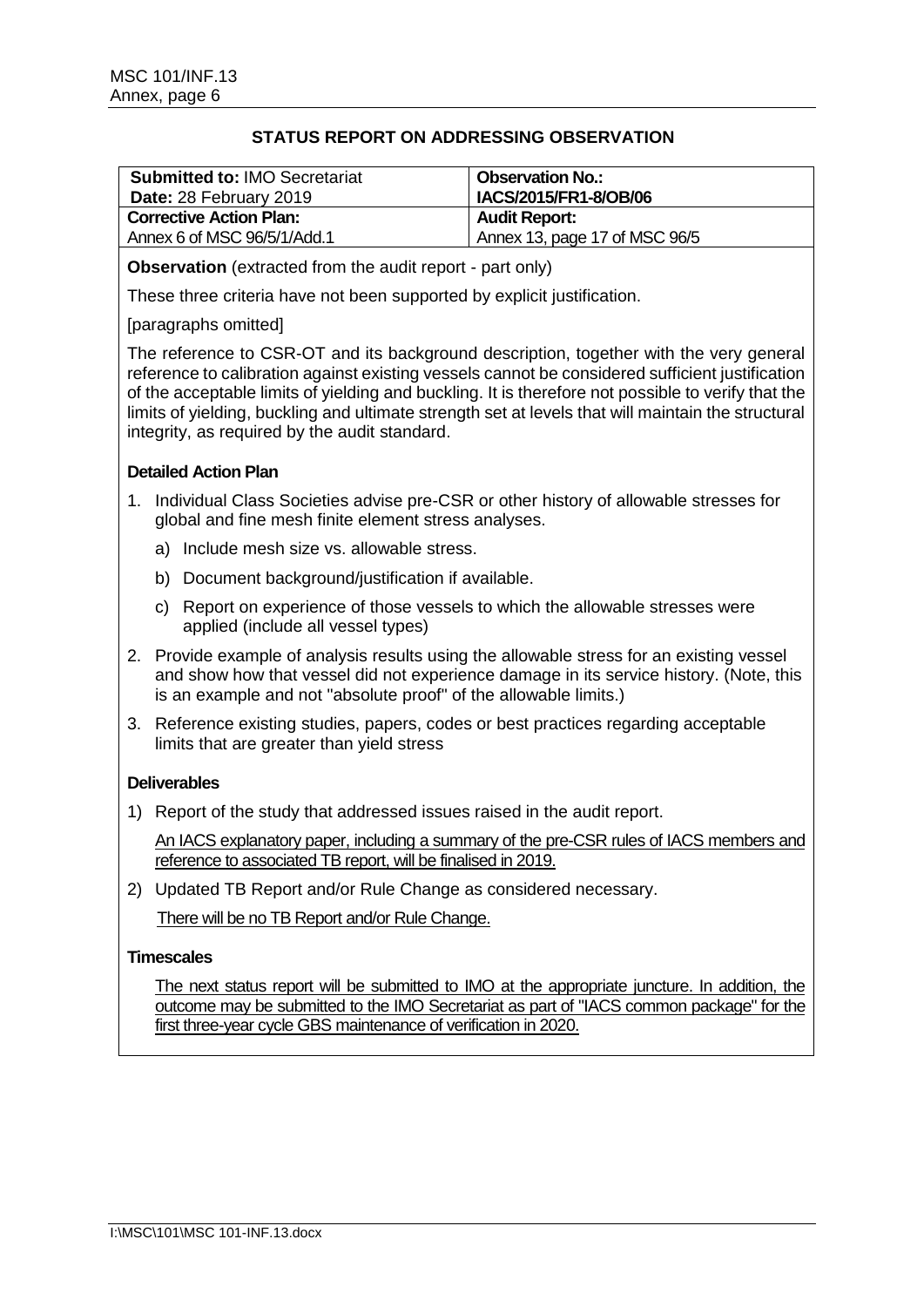| <b>Observation No.:</b><br>IACS/2015/FR1-8/OB/07 |
|--------------------------------------------------|
| <b>Audit Report:</b>                             |
| Annex 13, page 19 of MSC 96/5                    |
|                                                  |

**Observation** (extract from the audit report - part only)

The technical background offers no explanation or justification as to why partial penetration welding may suffice in these critical areas that are prone to cracking.

# [paragraphs omitted]

Whereas partial penetration welding in way of the areas described above is in line with the current version of IACS UR S18 (18.4.1(a), Rev.9 April 2014), it deviates from the requirements in the original UR S18 of 1997, which required: "*corrugations and stool side plating are generally to be connected to the stool top plate by full penetration welds. The plating of the lower stool and supporting floors is generally to be connected to the inner bottom by full penetration welds.*" It needs to be noted that compliance with the original UR S18 was referenced by resolution 3, *Recommendations on compliance with SOLAS regulation XII/5*, adopted by the 1997 SOLAS Conference.

Furthermore, the provision giving the choice to the shipbuilder between full and partial penetration welding needs to be contrasted with IACS Rec. No.76 and Rec. No.96 which presently require the much safer full penetration welding for the repair of critical areas in bulk carriers and tankers.

### **Detailed Action Plan**

- 1. Add explanation for the selection of full penetration vs. partial penetration welds for corrugated bulkhead and lower stool in the TB, taking into account UR S18 versions.
- 2. Consider amending the relevant Rule text, taking into account the recommendations made by the audit teams together with the para 6 of MSC 96/5/9.
- 3. Consider implications associated with audit observation IACS/2015/FR1-8/OB/12.

# **Deliverables**

- 1) Report of the study that addresses the issues raised in the audit report.
- 2) Updated TB Rule Reference.
- 3) Rule changes and/or clarifications, as considered necessary.

IACS made appropriate changes to the CSR for BC & OT, which has an effective date of 1 July 2018.

### **Timescales**

The outcome was submitted to the IMO Secretariat as part of "IACS common package" for the 1st GBS maintenance of verification in 2018 and its audit was completed successfully in 2018.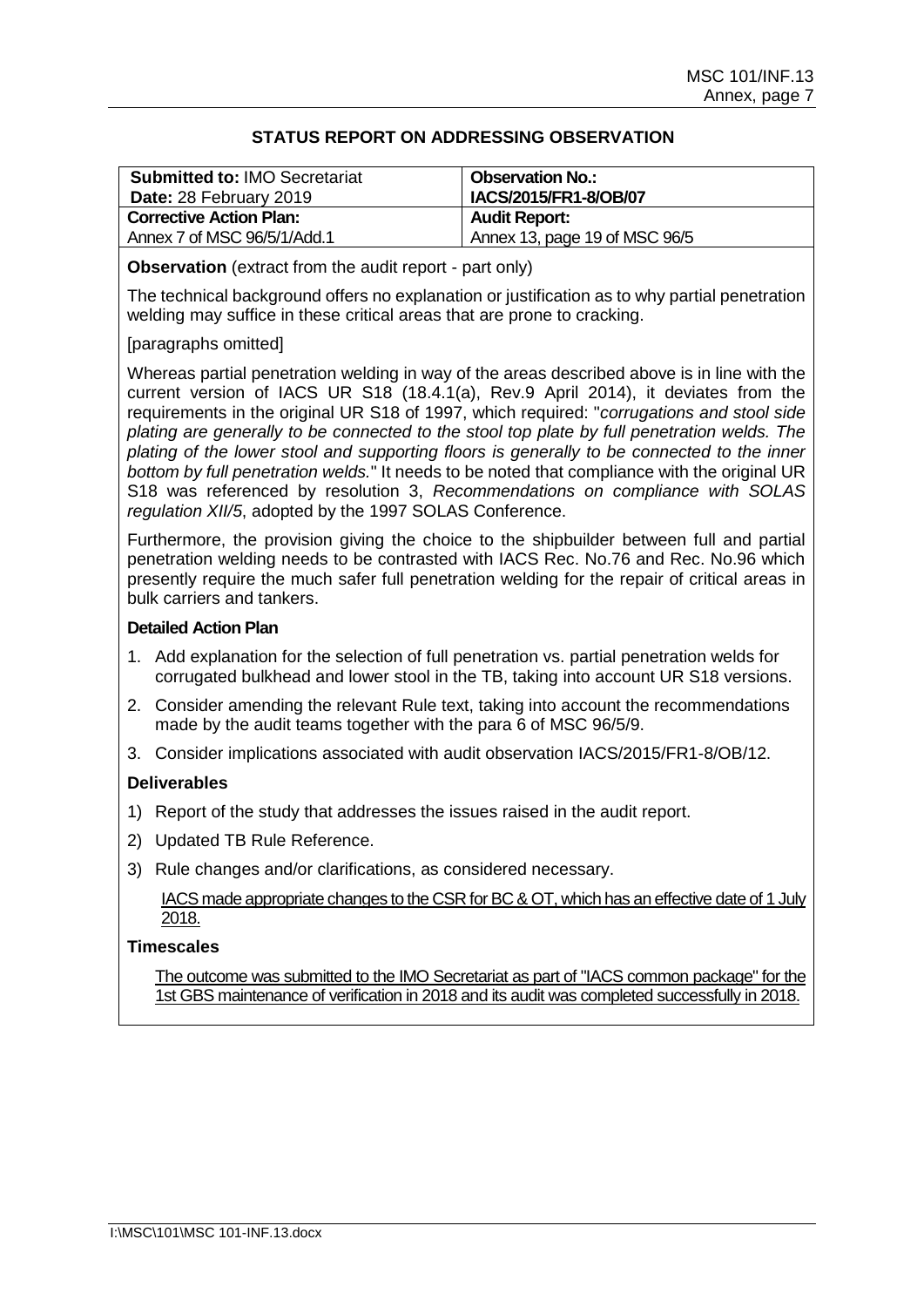| <b>Submitted to: IMO Secretariat</b><br>Date: 28 February 2019 | <b>Observation No.:</b><br>IACS/2015/FR1-8/OB/08 |
|----------------------------------------------------------------|--------------------------------------------------|
| <b>Corrective Action Plan:</b>                                 | <b>Audit Report:</b>                             |
| Annex 8 of MSC 96/5/1/Add.1                                    | Annex 13, page 20 of MSC 96/5                    |

**Observation** (extract from the audit report – part only)

## Statement of facts

CSR-H Pt 1 Ch 10 Sec 2 [3.1.1] requires that "Main engines and thrust bearings are to be effectively secured to the hull structure by foundations of strength that is sufficient to resist the various gravitational, thrust, torque, dynamic, and vibratory forces which may be imposed on them."

## [paragraphs omitted]

Neither the rule text nor the justification seem to provide full explanation of how the CSR-H consider the vibration levels that may damage or impair the ship structure, equipment or machinery according to GBS audit standard 3.2.1.11 and 3.3.10.

In reply to this finding, IACS has further explained: "During testing (sea trials) vibration levels will usually be considered and strengthening or other rectification will be required by the surveyor in cases where high vibration levels are identified."

However, no references have been given to such requirements in the rules and no guidelines for surveyors on acceptable corrective measures have been submitted to the audit.

### **Detailed Action Plan**

- 1. Consider possible options for more prescriptive guidance or requirements for structure supporting machinery to determine what is effective and practical. Options will need to consider the variation in support requirements for different types of machinery. Further consider the observation holistically, taking into account the recommendations made by the audit teams together with the para 6 of MSC 96/5/9.
- 2. Consider the development of IACS Guidelines for Surveyors on acceptable corrective measures for vibration. Such guidelines will be written in order to address the need as suggested in the audit, and include:
	- a) Locations to check
	- b) Corrective measures (local reinforcement, vibration analysis, dampers, change excitation frequency, etc.)

### **Deliverables**

- 1) Report of the study that addressed issues raised in the audit report.
- 2) IACS Guidelines, if considered to be necessary.

"Guidelines for the Identification of Vibration Issues and Recommended Remedial Measures on Ships" was drafted and will be finalised in 2019.

### **Timescales**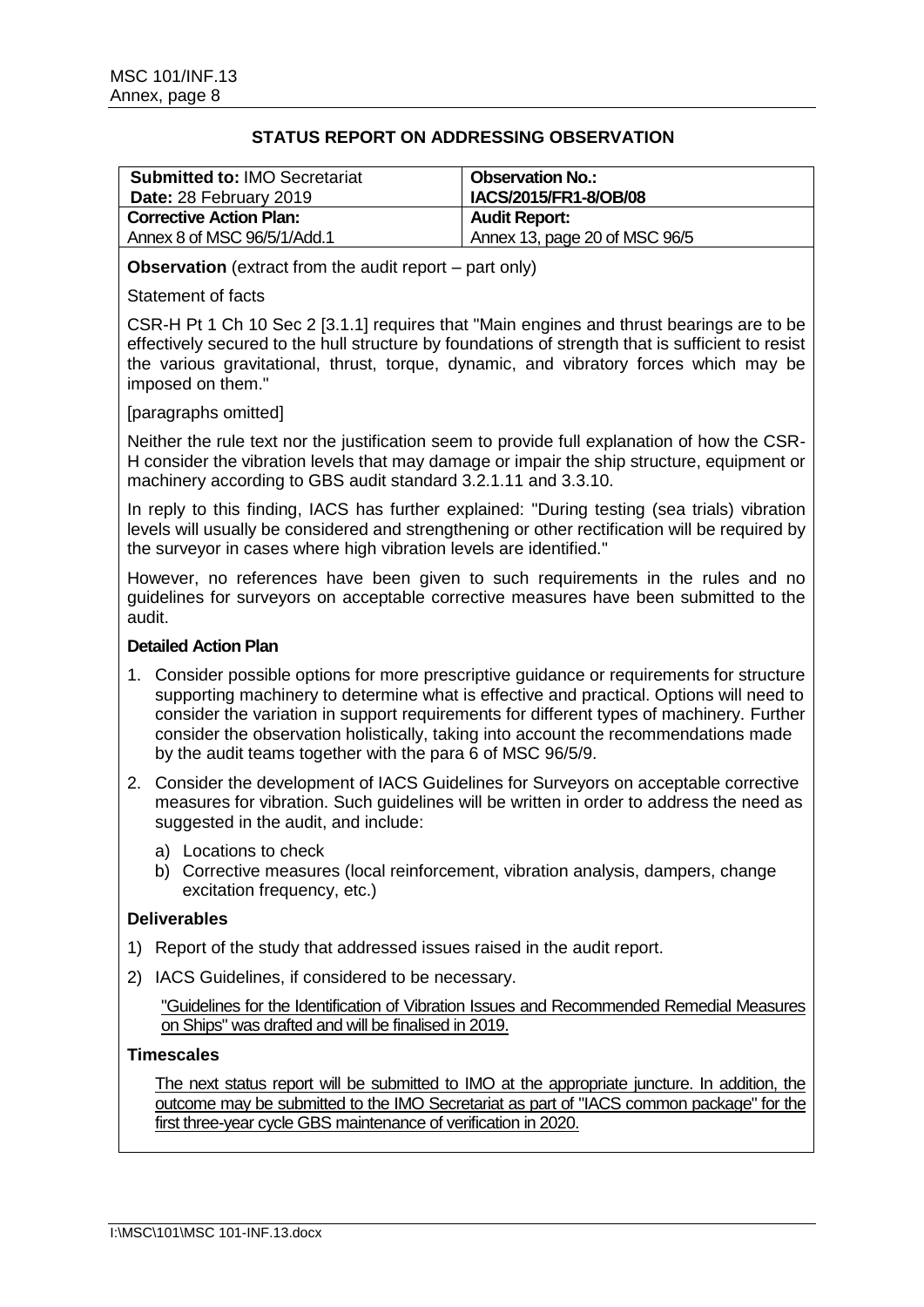| <b>Submitted to: IMO Secretariat</b><br>Date: 28 February 2019 | <b>Observation No.:</b><br>IACS/2015/FR1-8/OB/09 |
|----------------------------------------------------------------|--------------------------------------------------|
| <b>Corrective Action Plan:</b>                                 | <b>Audit Report:</b>                             |
| Annex 9 of MSC 96/5/1/Add.1                                    | Annex 13, page 23 of MSC 96/5                    |

**Observation** (extract from the audit report – part copy)

While the CA methodology is recognized as the traditional way Class Rules have been developed (sequentially) from service history, it is not fully in line with the provisions of the audit standard and the concept of benchmarking, which means metrics showing how goals are achieved. The CA shows the general outcome of a combined Rule application and cannot be considered equally effective in identifying any shortcomings or improvements in rules' performance.

[paragraphs omitted]

## **Detailed Action Plan:**

- 1. Collate service history of pre-CSR vessels.
- 2. Provide examples of stress analysis results for existing vessels and show how that vessel did not experience damage during service.
- 3. Demonstrate that although pre-CSR vessels were not explicitly checked for ultimate strength, in-service experience is satisfactory.
	- a) Show how the hull girder ultimate strength methodology is sufficiently robust for pre-CSR vessels.
	- b) Worked example of the hull girder ultimate strength methodology to a known hull girder ultimate strength failure.
	- c) Document worked example of non-linear FE hull girder ultimate strength analysis against the CSR BC & OT ultimate bending capacity methodology.
- 4. Service performance will be monitored for any occurrence of hull girder failure and any occurrence will be investigated, giving due consideration to update to the Rules, where necessary.

### **Deliverables**

1) Report of study that address issues raised in the audit report.

IACS explanatory paper will be finalised in 2019 and will include reference to "TB-Report Safety Margin Report for the 2015 GBS Audit - Service Experience, Rev 1, 13 December 2016", which was already submitted, audited and recognized as in compliance with GBS in 2016.

2) Updated TB Report

# **Timescales**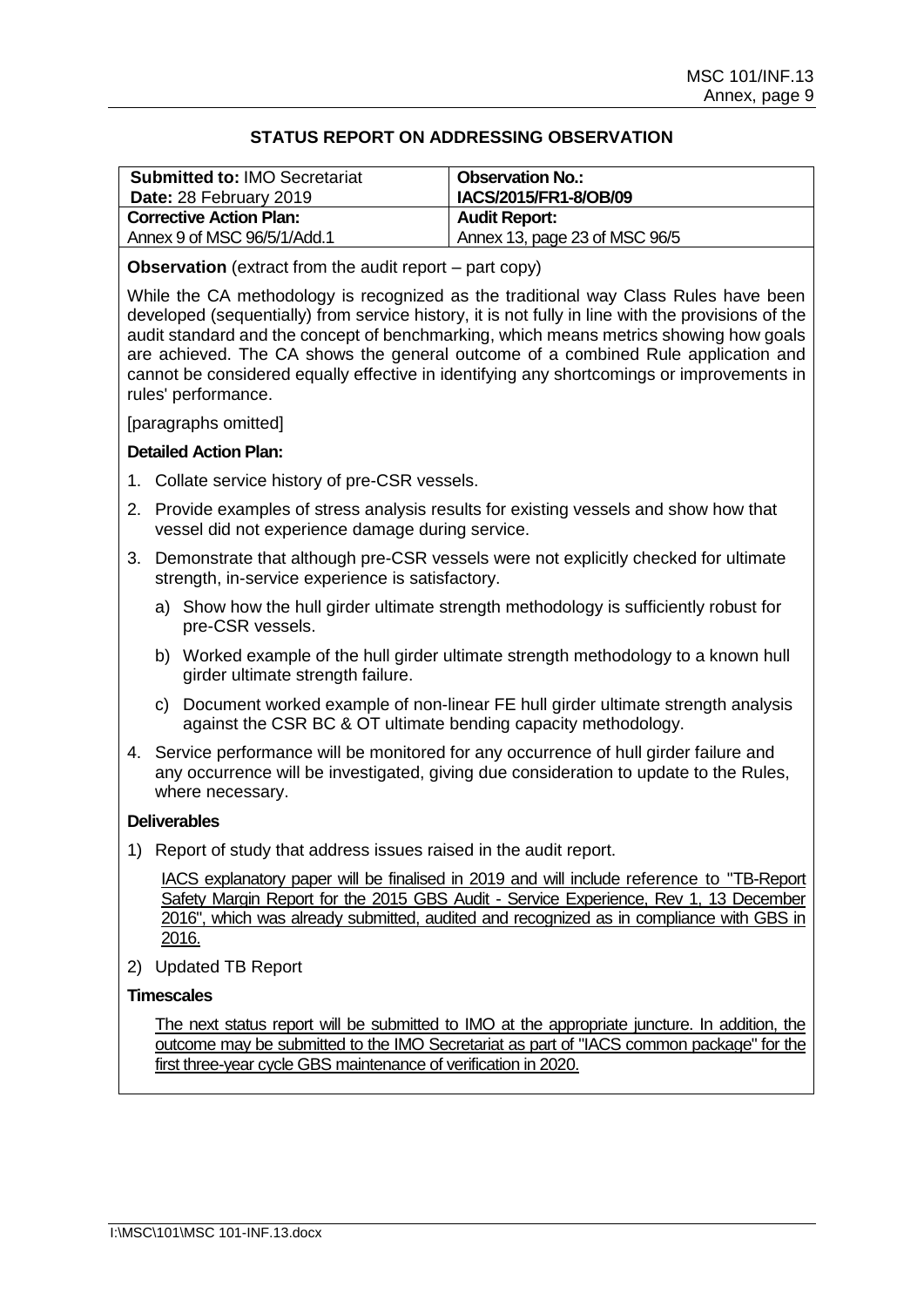| <b>Submitted to: IMO Secretariat</b><br>Date: 28 February 2019 | <b>Observation No.:</b><br>IACS/2015/FR1-8/OB/10 |
|----------------------------------------------------------------|--------------------------------------------------|
| <b>Corrective Action Plan:</b>                                 | <b>Audit Report:</b>                             |
| Annex 10 of MSC 96/5/1/Add.1                                   | Annex 13, page 25 of MSC 96/5                    |

**Observation** (extract from the audit report – part only)

## [paragraphs omitted]

Limit standards for fabrication, fairness, alignment, welding, etc. are closely linked with the structural safety level adopted in the rules. Although, rules allow alternative standards, no guidance or criteria have been found for keeping the same safety level when accepting alternative standards.

In a reply to the teams' early comments on this issue 6 November 2014, IACS replied: "One should assume that other standards force shipbuilders to apply measures of ship construction accuracy not lesser than those defined in IACS Rec.47. Maintenance Team will be asked to reconsider wording of [5.1.2]." In a later reply to our interim report 14 March 2015, this was changed to: "The acceptance of another standard as an alternative to IACS Rec. 47 is left up to the individual Class Societies with IACS Rec. 47 as a reference document*.*"

However, neither of these interpretations "not lesser than those defined in IACS Rec.47" or "with IACS Rec. 47 as a reference document." provide enough evidence to support IACS self-assessment about compliance with this audit standard since equivalence criteria have not been established in CSR-H and the consideration of this recommendation by the individual Class Societies cannot be predicted.

### **Detailed Action Plan**

- 1. Consider the development of an IACS Guideline for acceptance of other recognized standards
	- a) Identify accepted recognized standards in order to develop, document and verify equivalency
	- b) Develop a procedure for accepting other standards
	- c) Develop acceptance criteria for accepting other standards

### **Deliverables**

- 1) Report of the study that addressed issues raised in the audit report.
- 2) IACS Guidelines, or updates to Recommendations as considered necessary.

IACS explanatory paper which includes the equivalence criteria to be used by surveyors in determining alternative tolerances to those contained in Rec 47 etc. will be finalised in 2019.

## **Timescales**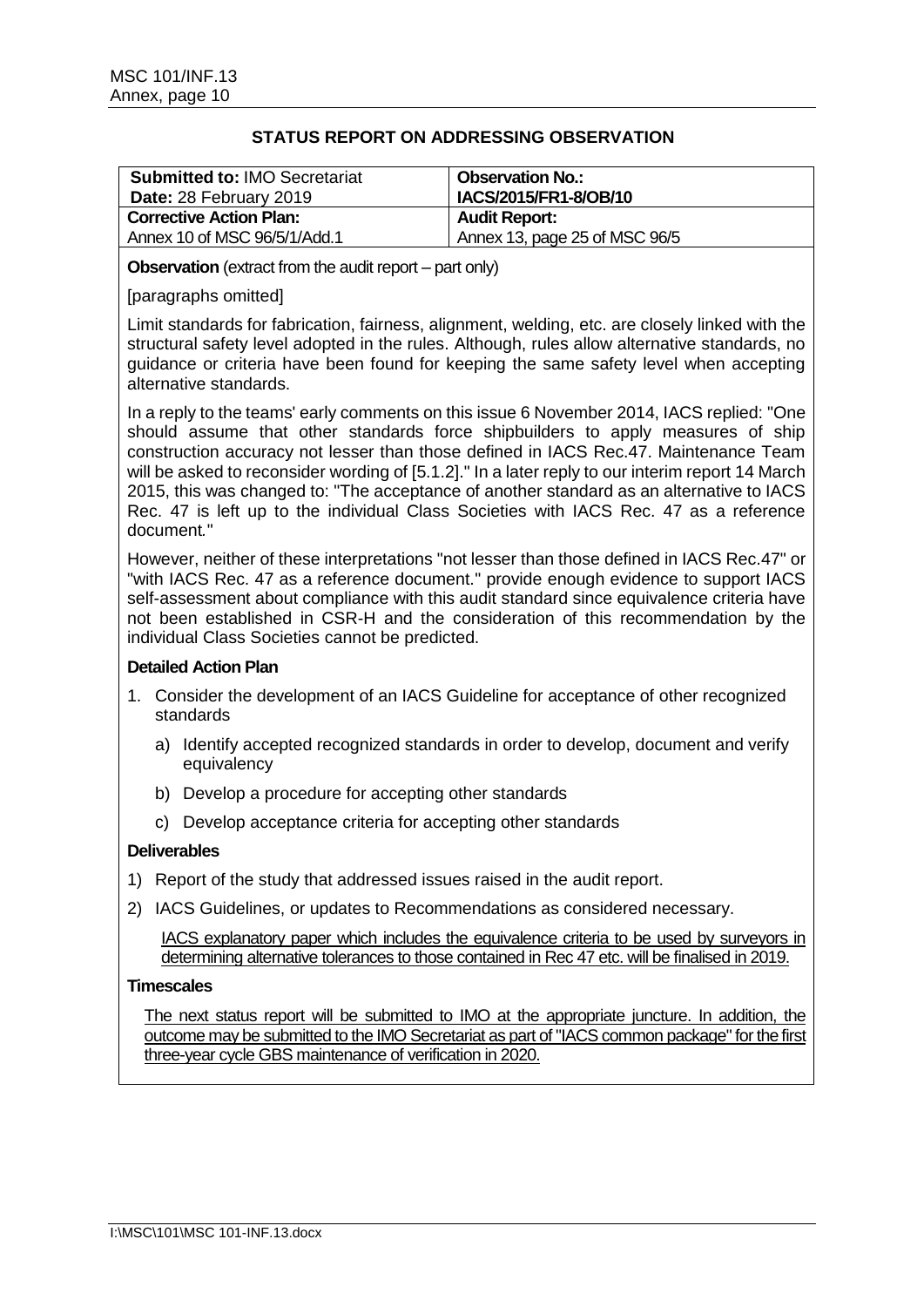| <b>Submitted to: IMO Secretariat</b><br>Date: 28 February 2019 | <b>Observation No.:</b><br>IACS/2015/FR1-8/OB/11 |
|----------------------------------------------------------------|--------------------------------------------------|
| <b>Corrective Action Plan:</b>                                 | <b>Audit Report:</b>                             |
| Annex 11 of MSC 96/5/1/Add.1                                   | Annex 13, page 26 of MSC 96/5                    |

**Observation** (extract from the audit report – part only)

### [paragraphs omitted]

Functional requirement 3.3.9 necessitates that the tapering of primary structures, including transitions fore and aft of the cargo block, are defined in sufficient detail in the rules.

Unlike pre-CSR rules of major IACS Class Societies, CSR-H's requirements for structural continuity in Pt 1, Ch 3, Sec 6, [2.1] are high level goal based statements and as such cannot be considered as meeting the criterion of the audit standard 3.3.9.1, while 3.3.9.2 was considered not fulfilled because guidance on how to model transition zones in the direct calculations was found insufficient.

## **Detailed Action Plan**

- 1. Review previous discussions on this topic in the IACS Knowledge Centre as it has been raised previously.
- 2. Assemble individual Class Societies pre-CSR Rules, IACS Rec. 76 and Rec. 96 as related to the fore/aft transitions and consider during development of the corrective action.
- 3. Develop updates to the TB and/or draft RCP as considered necessary.

### **Deliverables**

- 1) Report of the study that address the issues raised in the audit report.
- 2) Updated TB Rule Reference or possible rule change, as considered necessary

IACS explanatory paper which includes a table which lists the rule paragraphs in the CSR on structural continuityand the existence of similar provisions in the existing pre-CSR rules of IACS members etc. will be finalised in 2019.

# **Timescales**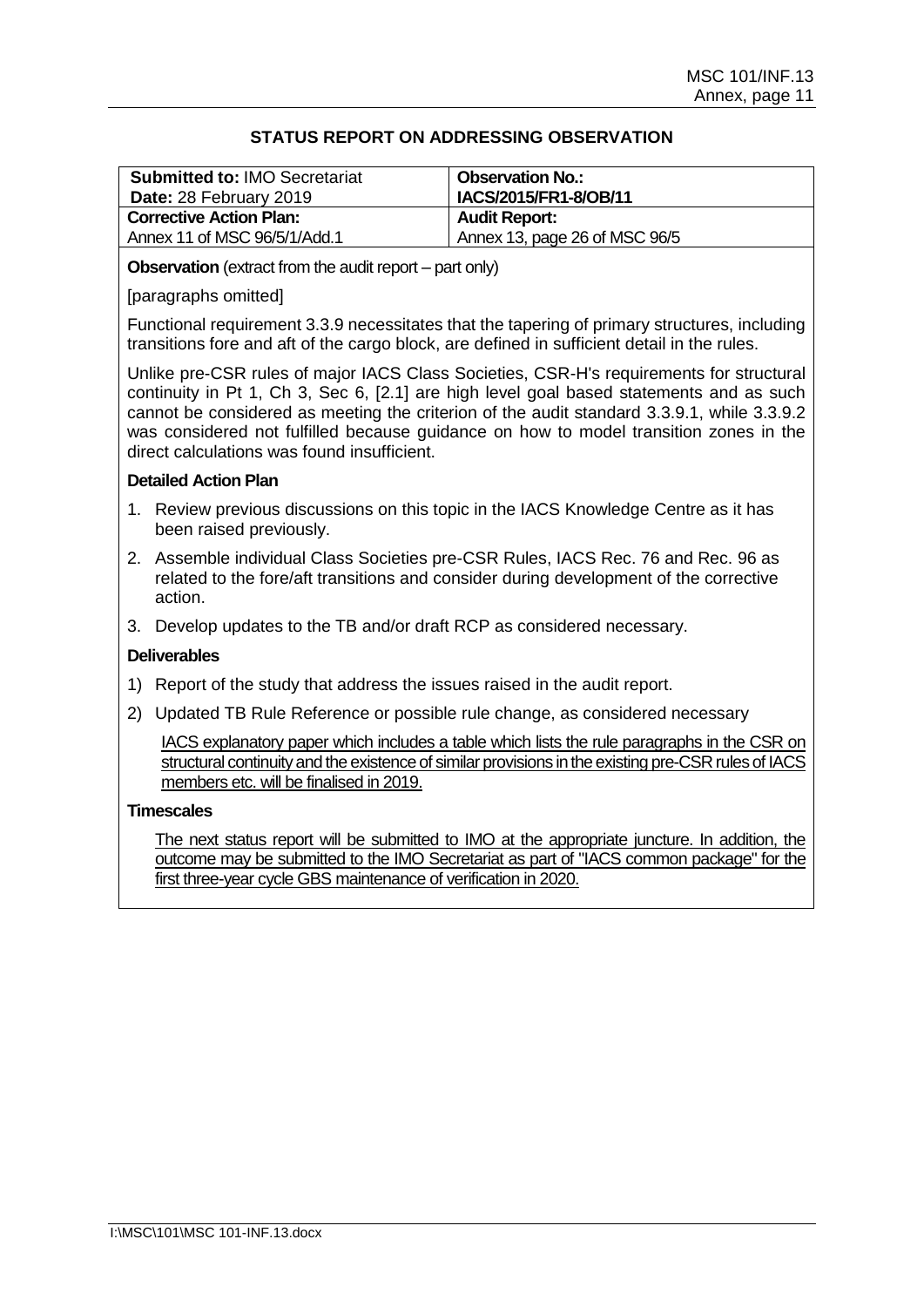| <b>Submitted to: IMO Secretariat</b><br>Date: 28 February 2019 | <b>Observation No.:</b><br>IACS/2015/FR1-8/OB/12 |
|----------------------------------------------------------------|--------------------------------------------------|
| <b>Corrective Action Plan:</b>                                 | <b>Audit Report:</b>                             |
| Annex 12 of MSC 96/5/1/Add.1                                   | Annex 13, page 27 of MSC 96/5                    |

**Observation** (extracted from the audit report - part only)

The discharge of bulk carriers with class notation BC-A & BC-B invariably necessitates the use of bulldozers, which frequently cause damage to the plating and welds in the vicinity of the bottom of the hold. Still Pt 2, Ch 1 of CSR-H does not provide requirements for full penetration welding between the tank top and the hopper tank sloped plating or the tank top and the transverse lower stool plating.

## [paragraph omitted]

No evidence has been provided to show how renewal criteria and corrosion additions fulfill the criteria 3.3.15 on protective arrangements to avoid damage due to bulldozers.

## **Detailed Action Plan**

- 1. Review previous discussions on this topic in the IACS Knowledge Centre.
- 2. Investigate service experience related to bulldozer usage to see how frequent damage occurs. Contact Owners for feedback on experience and preventative measures they have taken against bulldozer damage.
- 3. Investigate options related to bulldozer protection or monitoring of damage, e.g. enhanced weld inspection, local protection (FRP, half-round bar, abrasive resistant coating, etc.), operational restrictions to bulldozer operations, rubber protection on bulldozer blade, etc.
- 4. Document and explain the corrosion additions in way of the grab (and bulldozer) usage in order to provide evidence that adequate protection is fitted, taking into account the recommendations made by the audit teams together with the para 6 of MSC 96/5/9.
- 5. Develop updates to the TB and/or draft RCP as considered necessary.
- 6. Consider link to audit observation IACS/2015/FR1-8/OB/07.

### **Deliverables**

- 1) Report of the study that addresses the issues raised in the audit report. IACS explanatory paper which includes a summary of the increased thickness margins included in the inner-bottom, lower hopper and stools of the transverse bulkheads will be finalised in 2019. The paper also refers to associated TB reports including the updated TB Rep\_Pt1\_Ch03\_Sec03 "Corrosion Additions and Wastage Allowances" (Rev.6)
- 2) Updated TB Rule Reference and/or possible Rule Change, as considered necessary.

### **Timescales**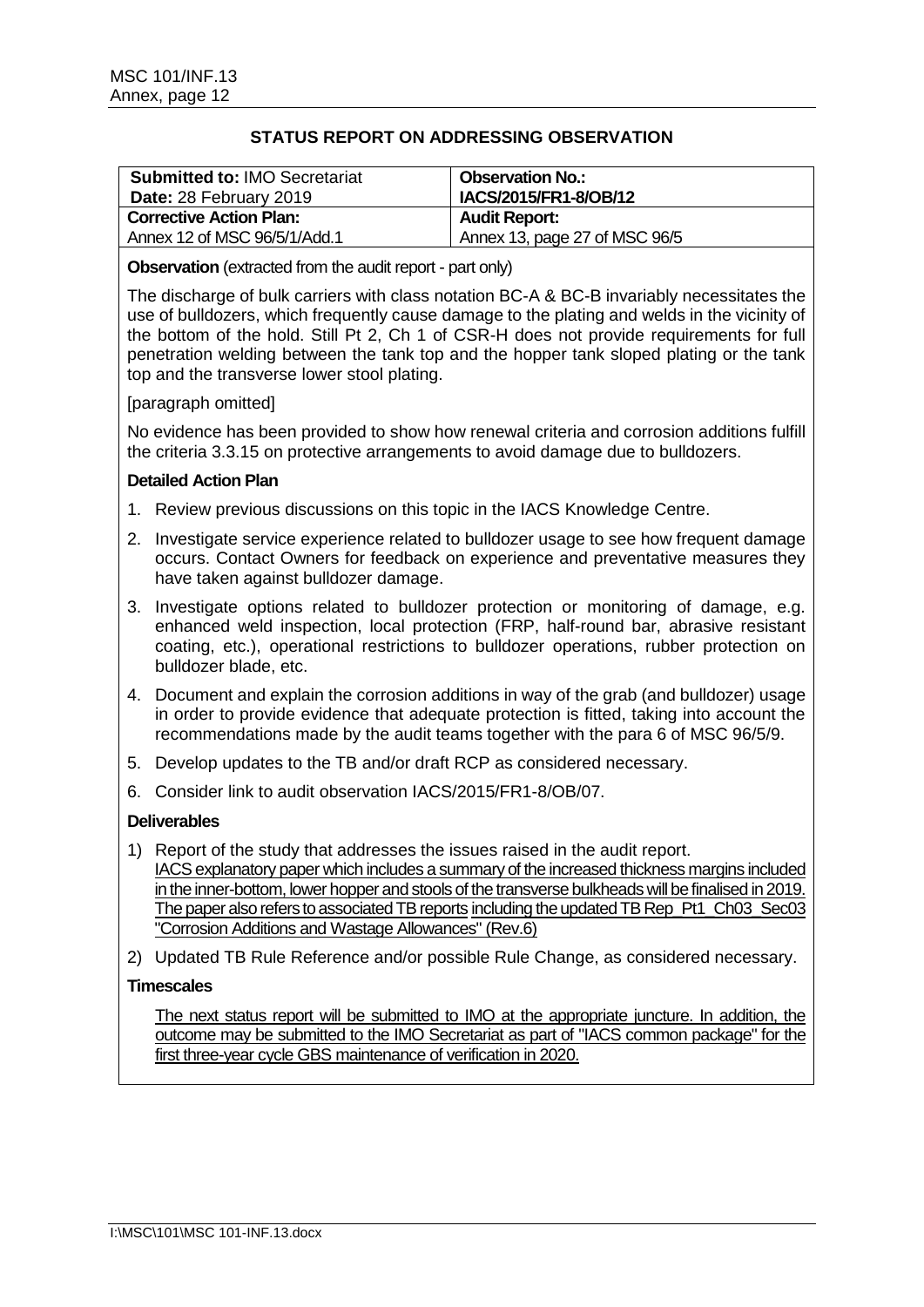| <b>Submitted to: IMO Secretariat</b><br>Date: 28 February 2019 | <b>Observation No.:</b><br>IACS/2015/FR1-8/OB/13 |
|----------------------------------------------------------------|--------------------------------------------------|
| <b>Corrective Action Plan:</b>                                 | <b>Audit Report:</b>                             |
| Annex 13 of MSC 96/5/1/Add.1                                   | Annex 13, page 28 of MSC 96/5                    |

**Observation** (extracted from the audit report – part only)

It is generally agreed that the evaluation of fatigue life has serious inherent uncertainties. It is therefore important that the evaluation of fatigue life should incorporate factors of safety that are explicit and transparent. When the team asked for clarification on these factors, IACS replied on 6 November 2014 that they, in spite of the TB report statement referenced above, considered the 100% operation in North Atlantic condition as an additional safety margin. [paragraphs omitted]

Even if adoption of two standard deviations in the number of cycles to failure (S-N Curves) takes into account uncertainty on the capacity side, evidence has not been provided to prove that this margin is enough to take into account all the remaining uncertainties.

## **Detailed Action Plan**

- 1. Review relevant documents, taking into account the recommendations made by the audit teams, together with the para 6 of MSC 96/5/9.
	- a) Rule text and related Technical Background (TB) reports.
	- b) IACS interim replies.
- 2. Perform a detailed investigation into the uncertainties in fatigue assessment with respect to:
	- a) Loads
	- b) Capacity
	- c) Analysis methodology
	- d) Survey & Inspection
- 3. Update the Technical Background document considering the findings of the investigation in 2 above.

# **Deliverables**

- 1) Report of the findings of the investigation.
- 2) Updated TB-Document and/or Rule Change as considered necessary

The final draft of the revised TB is under development by a project team (PT) dealing with fatigue strength.

## **Timescales**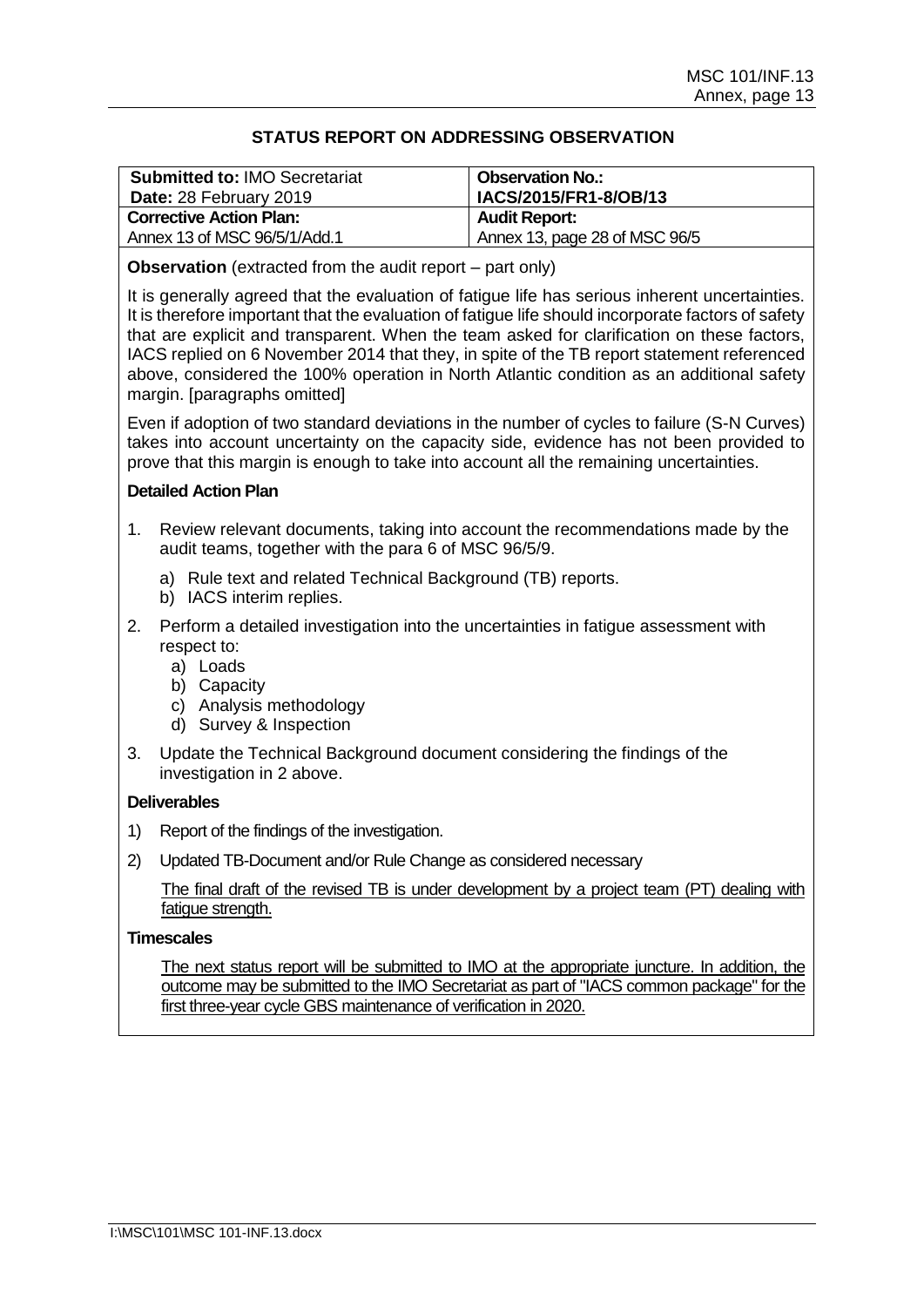| <b>Submitted to: IMO Secretariat</b><br>Date: 28 February 2019 | <b>Observation No.:</b><br>IACS/2015/FR1-8/OB/14 |
|----------------------------------------------------------------|--------------------------------------------------|
| <b>Corrective Action Plan:</b>                                 | <b>Audit Report:</b>                             |
| Annex 14 of MSC 96/5/1/Add.1                                   | Annex 13, page 31 of MSC 96/5                    |

**Observation** (extracted from the audit report)

GBS audit standard 4.2.1.11 requires an explanation of the effect of uncertainties/ assumptions on fatigue life, highlighting any margins used in fatigue calculations, taking into consideration the consequence of failure of the particular structural member.

IACS has replied on the teams finding that requirement 4.2.1.11 seems not be fulfilled as follows: "A formal structural reliability fatigue analysis has not been carried out. Nevertheless, it should be highlighted that basic assumptions of fatigue evaluation are conservative: North Atlantic sea conditions considered during all fatigue life; Design S-N curve with 2.3% of failure probability e.g. two standard deviations below the mean S-N curves, etc. Fatigue cracks are to be repaired as soon as possible after identification. Therefore, consequence of failure of structural members was not taken into account for the formulation of requirement."

It is thus confirmed that the consequence of failure of the particular member has not been considered for the fatigue calculation margins and the information required has not been provided.

## **Detailed Action Plan**

- 1. Examine the Rule basis for the uniform acceptance criteria for fatigue
- 2. Investigate fatigue safety factors considered in other rule/standards
- 3. Re-check overall Rule TB consistency

### **Deliverables**

- 1) Reports from the various investigations undertaken
- 2) Revised Technical Background document and/or Rule Change as considered necessary

The final draft of the revised TB Report is under development by a project team (PT) dealing with fatigue strength.

## **Timescales**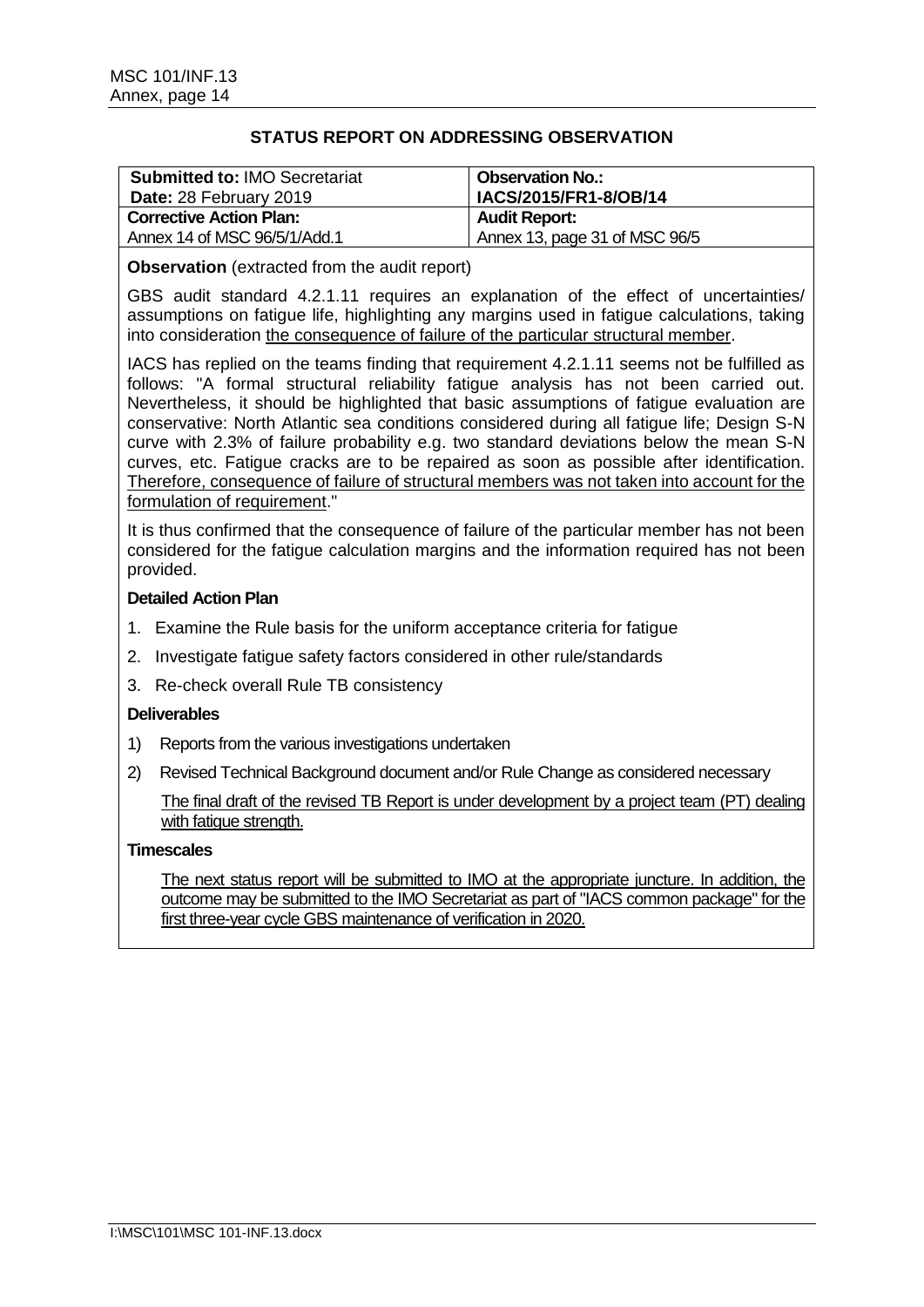| <b>Submitted to: IMO Secretariat</b><br>Date: 28 February 2019 | <b>Observation No.:</b><br>IACS/2015/FR1-8/OB/15 |
|----------------------------------------------------------------|--------------------------------------------------|
| <b>Corrective Action Plan:</b>                                 | <b>Audit Report:</b>                             |
| Annex 15 of MSC 96/5/1/Add.1                                   | Annex 13, page 32 of MSC 96/5                    |

**Observation** (extracted from the audit report – part only)

Being aware of the large uncertainty in fatigue assessment, the reported benchmarking with five sample service data is indeed very limited and results non-conclusive. Instead the main justification for the fatigue methodology seems to be based on the Consequence Assessment reported in TB Report 21 CA Report General Summary. [paragraphs omitted]

The CSR-H fatigue assessment methodology seems therefore not sufficiently benchmarked at this stage and it is not conclusive that the results compare favourably with service history.

## **Detailed Action Plan**

1. Service history benchmarking - Re-examination of benchmark database

Within the following scope, this activity deals with the question "Do the results compare favourably with service history" and with the observation that the sample data, based on only 5 samples, is very limited.

- a) Improve the TB document, where necessary emphasising that the Rules are based on well-established fatigue design standards, e.g. IIW, physics, experimental findings and are tested by service experience.
- b) Emphasise that damage experiences are used as input for maintaining the Rules.
- c) Draw attention to the IACS Early Warning Scheme
- 2. Fatigue assessment methodology benchmarking

This activity deals with the query "Do the results compare favourably with other standards".

3. Re-check overall TB consistency

# **Deliverables**

1) Revised Technical Background Reports and other reports as compiled, and Rule Change if found to be necessary.

The final draft of the revised TB Report is under development by a project team (PT) dealing with fatigue strength.

## **Timescales**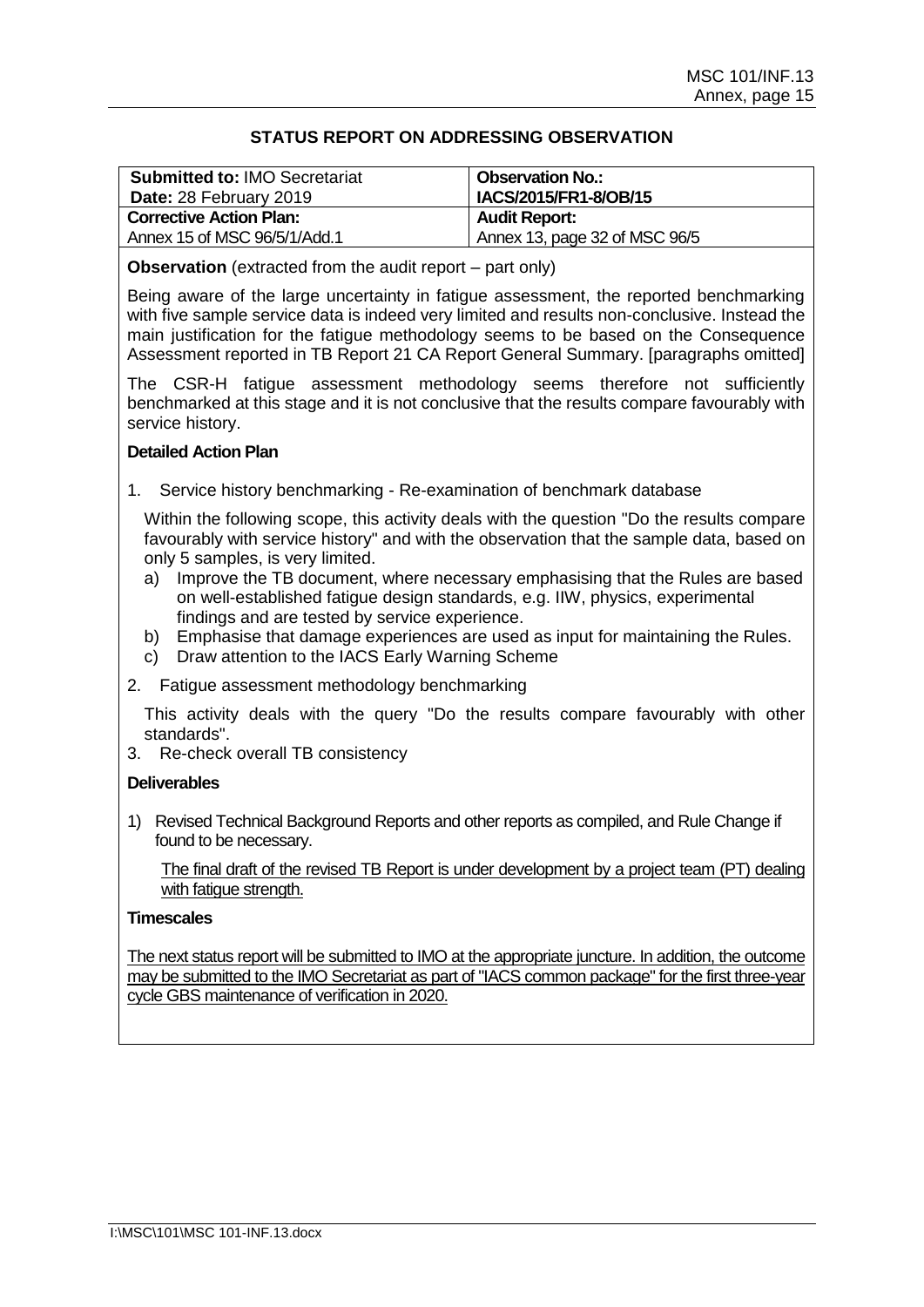| <b>Submitted to: IMO Secretariat</b><br>Date: 28 February 2019 | <b>Observation No.:</b><br>IACS/2015/FR1-8/OB/16 |
|----------------------------------------------------------------|--------------------------------------------------|
| <b>Corrective Action Plan:</b>                                 | <b>Audit Report:</b>                             |
| Annex 16 of MSC 96/5/1/Add.1                                   | Annex 13, page 36 of MSC 96/5                    |

**Observation** (extracted from the audit report – part only)

The linear assumption seems not properly justified compared to the statistical corrosion models presented. In the figure above, the linear model is illustrated by the solid black line and the assumed design life average corrosion by the dashed black line. A comparison with the convex red curve shows that the net scantling assumption for fatigue assessment is in general not conservative and the "average diminution through the ship's design life" will be higher than half of the full corrosion addition to be adopted according to the rules.

# **Detailed Action Plan**

1. Carry out the fatigue strength assessment of typical structural members by the following two methods and validate the appropriateness of the CSR for BC & OT approach:

(a) Fatigue assessment based on half of the full corrosion addition according to the Rules (Current CSR for BC & OT method)

(b) Fatigue assessment based on the statistical corrosion models

- 2. Compare the fatigue lives obtained using assumptions (a) and (b).
- 3. Develop a revised Technical Background document.
- 4. Produce a Rule Change Proposal if found to be necessary.

### **Deliverables**

- 1) Investigation report.
- 2) Revised Technical Background documents and/or Rule Change as considered necessary.

The final draft of the revised TB Report is under development by a project team (PT) dealing with fatique strength.

### **Timescales**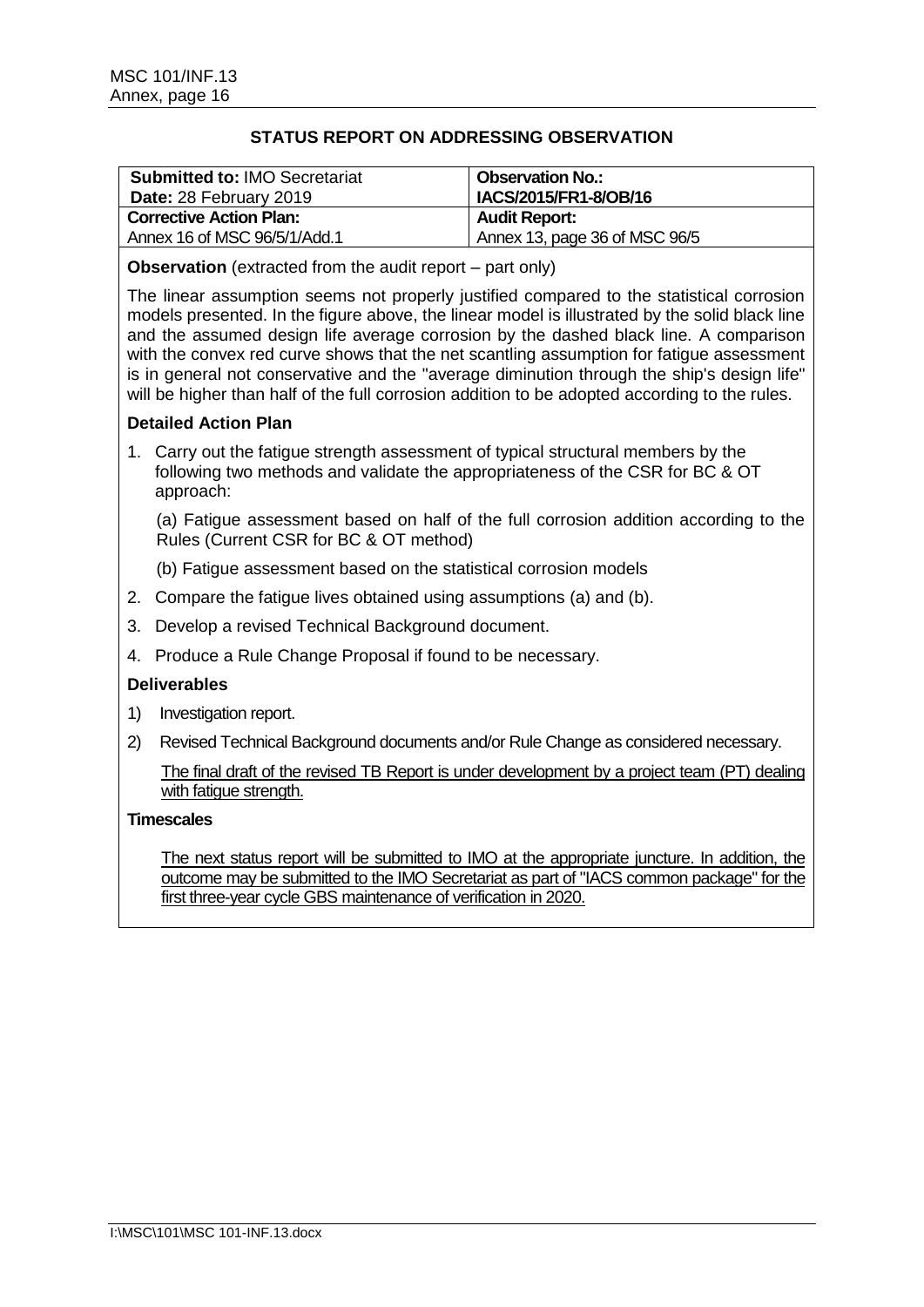| <b>Submitted to: IMO Secretariat</b><br>Date: 28 February 2019 | <b>Observation No.:</b><br>IACS/2015/FR1-8/OB/17 |
|----------------------------------------------------------------|--------------------------------------------------|
| <b>Corrective Action Plan:</b>                                 | <b>Audit Report:</b>                             |
| Annex 17 of MSC 96/5/1/Add.1                                   | Annex 13, page 37 of MSC 96/5                    |

**Observation** (extracted from the audit report – part only)

IACS notes that post-weld treatment is widely applied in industry to improve fatigue performance. The vast majority of welds enjoying this fatigue life credit will be located in: (a) void spaces (e.g. bulkhead lower and upper stools), for which there are no rules mandating coatings, and which enclose humid-salty air and must be considered a corrosive environment; and (b) ballast tanks (e.g. top side tanks, double bottom, etc.), where PSPC standards mandated by SOLAS require a coating design life of 15 years in "good" condition, where the definition of "good" allows a certain percentage of coating failure, thus not safeguarding corrosion-free conditions even in the first 15 years of a ship's life. [paragraph omitted]

Furthermore, the post-weld treatment relaxation, requiring the presence of an effective coating, is also inconsistent with IACS's own Rules, which in Pt 1, Ch 1, Sec 2 [4.3.4] state that: "No credit is given in the assessment of structural capability for the presence of coatings or similar corrosion protection schemes."

Finally, the additional condition established in Pt 1 Ch 9 Sec 3 [6.4.1] that the benefit of post-weld treatment applies only in the absence of low cycle fatigue conditions, appears very difficult to predict and control during the design life.

## **Detailed Action Plan**

- 1. Review relevant documents (Rule text and related Technical Background (TB) reports), taking into account the recommendations made by the audit teams together with the para 6 of MSC 96/5/9.
- 2. Consider void space and ballast tank coating provisions and their influence on fatigue life calculations.
- 3. Investigate how areas with low cycle fatigue loads have to be handled.
- 4. Consider the development of an inspection procedure to check on the soundness of coatings at post-weld treated critical locations, in service.
- 5. Make Technical Background clearer and/or make Rule Change Proposal as found necessary.

# **Deliverables**

- 1) Report on document review.
- 2) New IACS procedure for inspection of post-weld treated critical locations if found necessary.
- 3) Revised Technical Background documents and/or Rule Change as considered necessary.

The final draft of the revised TB Report and the Rule Change have been drafted by a project team (PT) dealing with fatigue strength.

# **Timescales**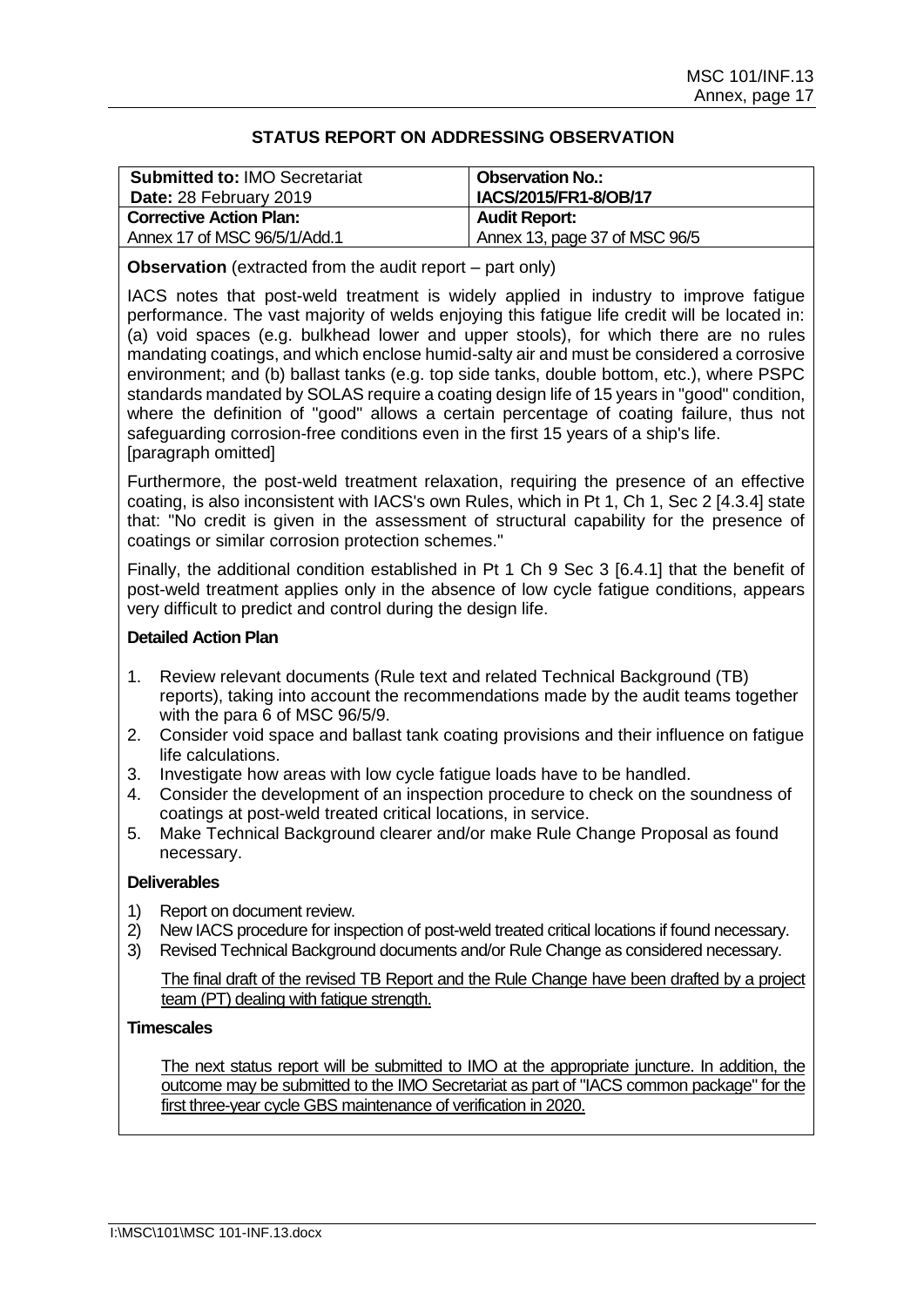| <b>Submitted to: IMO Secretariat</b><br>Date: 28 February 2019 | <b>Observation No.:</b><br>IACS/2015/FR1-8/OB/18 |
|----------------------------------------------------------------|--------------------------------------------------|
| <b>Corrective Action Plan:</b>                                 | <b>Audit Report:</b>                             |
| Annex 18 of MSC 96/5/1/Add.1                                   | Annex 13, page 38 of MSC 96/5                    |

**Observation** (extracted from the audit report – part only)

The TB Rule reference gives no justification to the chosen damage conditions.

In the self-assessment rule linkage table, the justification is described as follows:

"In IMO Instruments a relationship between the definition of structural damages and flooded conditions is only defined for damage stability requirements as in Load Line Convention Ch. II Reg 27 for Oil Tankers and in MARPOL Annex I Reg 28 for Oil Tankers. For Bulk carriers only an assumption for flooding cases is given in SOLAS Ch XII Reg 4 and Reg 5 but without a definition of the corresponding structural damage. The selection of damaged areas is therefore based on the careful considerations made for the structural reliability analysis reported in TB Rep\_Pt1\_Ch05\_Sec03\_HG Residual Strength and supported by statistical evaluation of damage databases (e.g. the HARDER project)."

## [paragraphs omitted]

The evaluation criterion 5.3.2 requests damage scenarios to represent the intent of damage in relevant IMO instruments, but no information has been provided that shows that this is fulfilled by the rule assumptions.

## **Detailed Action Plan**

- 1) Detailed study of the origin of figure 6 and figure 7 in TB report.
- 2) Investigation of HARDER data.
- 3) Produce an explanation for the penetration depth in the Rules, B/16.
- 4) TB report shall be updated accordingly based on result of the investigations.

# **Deliverables**

1) Update of Technical Background documents.

The final draft of the revised TB Report is under development by the project team (PT) dealing with maintenance of IACS CSR for BC & OT.

2) Rules Change, if considered to be necessary.

The Rule Change does not appear to be necessary.

# **Timescales**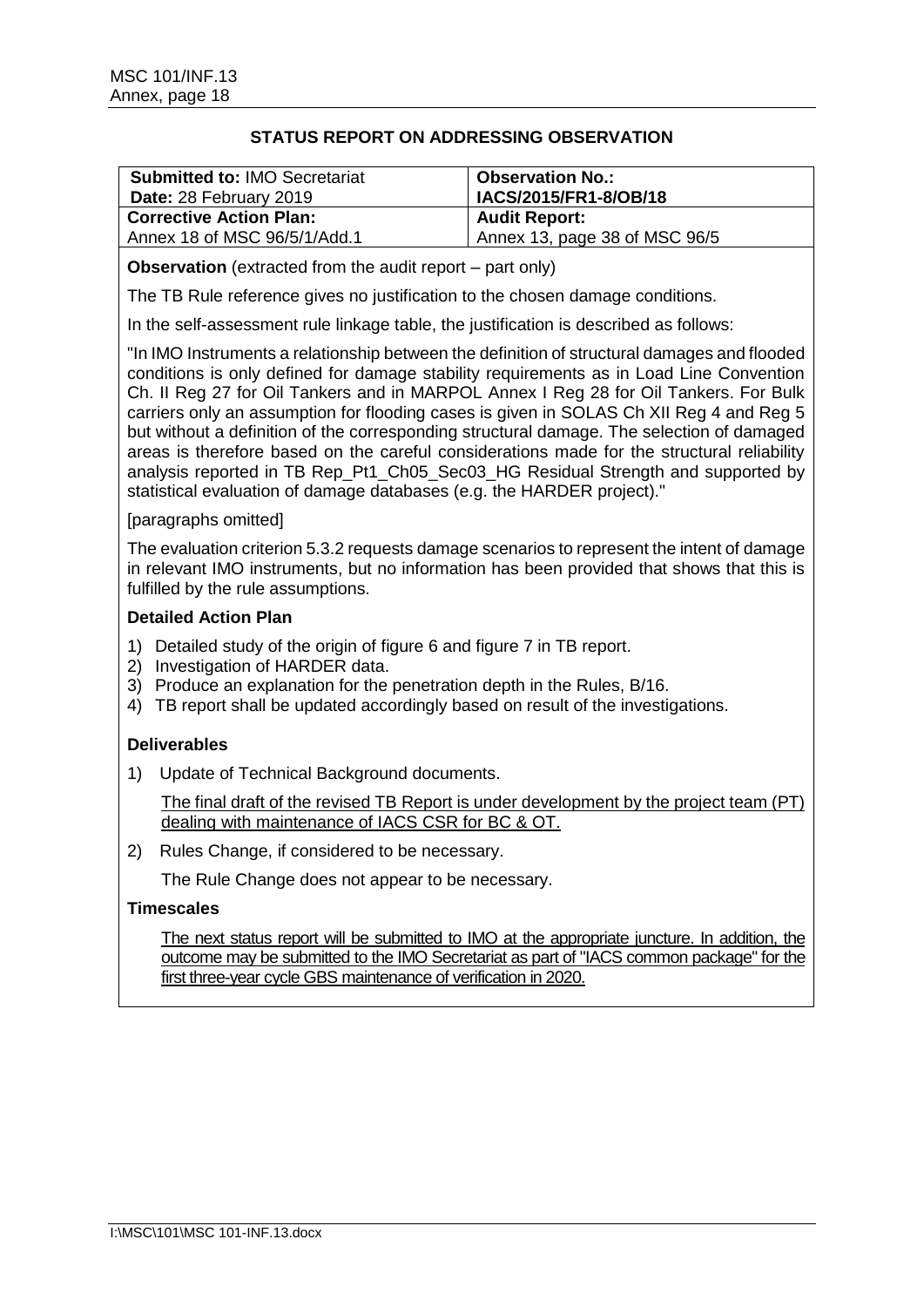| <b>Submitted to: IMO Secretariat</b><br>Date: 28 February 2019 | <b>Observation No.:</b><br>IACS/2015/FR1-8/OB/19 |
|----------------------------------------------------------------|--------------------------------------------------|
| <b>Corrective Action Plan:</b>                                 | <b>Audit Report:</b>                             |
| Annex 19 of MSC 96/5/1/Add.1                                   | Annex 13, page 40 of MSC 96/5                    |

**Observation** (extracted from the audit report – part only)

The GBS audit standard requests a reasonable level of residual strength after damage (i.e. once damage has occurred) thus, the probability of occurrence of the damage is 1. Therefore, sufficient residual strength in damage scenarios representative of relevant IMO instruments seem not properly justified.

IACS has replied to this observation 14 March 2015, with the following statement:

"In the concept of the overall index of ship subdivision (SOLAS) it is assumed that the ship is damaged. This means that there is no interest in the absolute damage safety of the ship in this concept but in the conditional safety. Therefore, the concept of the ship subdivision is called the 'index'. In the structural reliability theory we are interested in the safety of the structure and therefore the theory is different …….. [paragraph truncated].

The interpretation given by IACS to the statement of intent appears not in full alignment with the FR II.5 which reads: Ships shall be designed to have sufficient strength to withstand the wave and internal loads in specified damaged conditions such as collision, grounding or flooding. Residual strength calculations shall take into account the ultimate reserve capacity of the hull girder, including permanent deformation and post-buckling behaviour. Actual foreseeable scenarios shall be investigated in this regard as far as is reasonably practicable."

### **Detailed Action Plan**

- 1. Review the current description on the probability used.
- 2. Review damaged condition strength requirements and consider a Rule Change Proposal, if considered to be necessary.
- 3. Update TB documents based on the results of the investigation.

# **Deliverables**

1) Updated TB documents and/or Rule Change as considered necessary.

The final draft of the revised TB Report is under development by the project team (PT) dealing with maintenance of IACS CSR for BC & OT. The Rule Change does not appear to be necessary.

## **Timescales**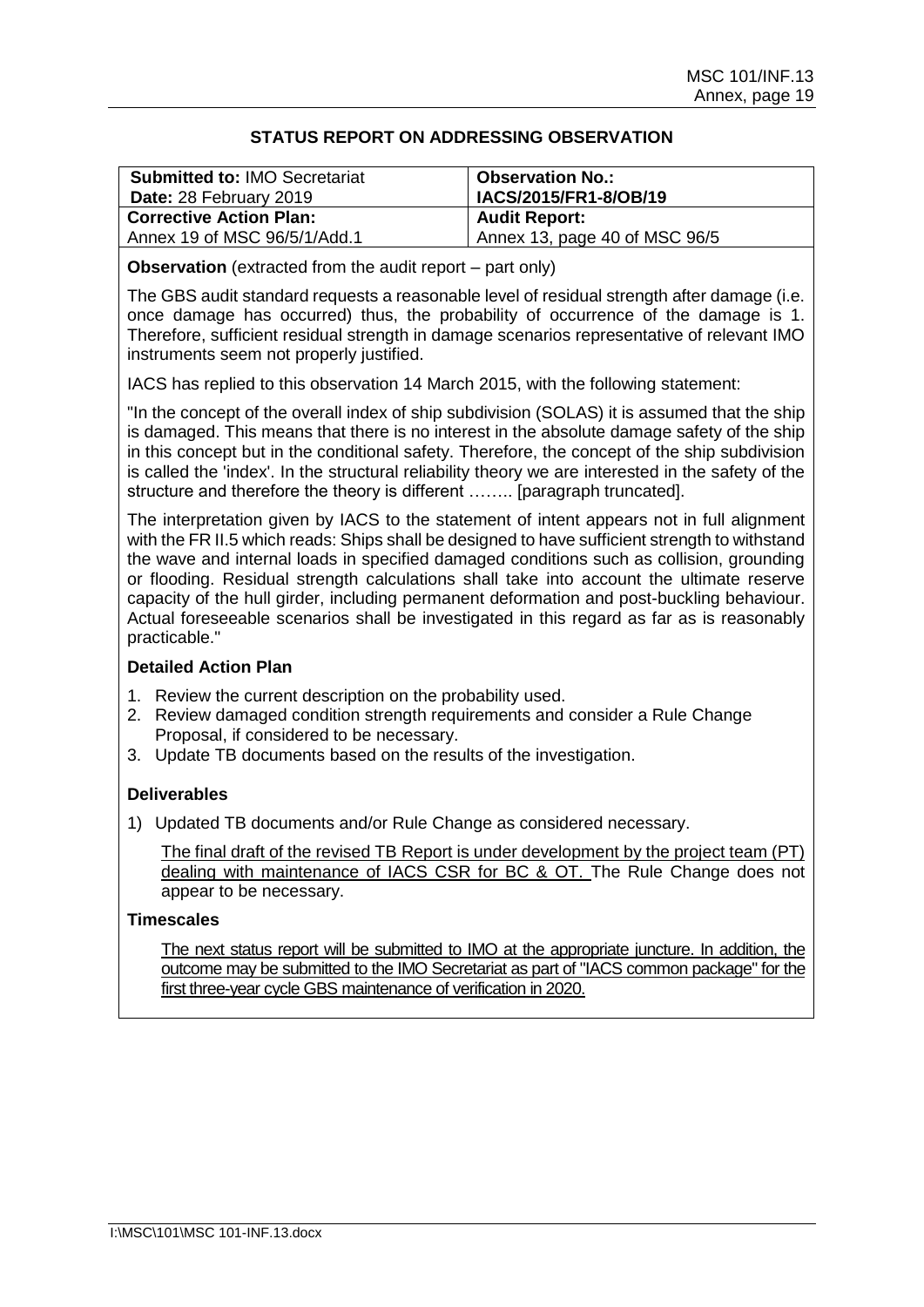| <b>Submitted to: IMO Secretariat</b><br>Date: 28 February 2019 | <b>Observation No.:</b><br><b>IACS/2015/FR1-8/OB/20</b> |
|----------------------------------------------------------------|---------------------------------------------------------|
| <b>Corrective Action Plan:</b>                                 | <b>Audit Report:</b>                                    |
| Annex 20 of MSC 96/5/1/Add.1                                   | Annex 13, page 42 of MSC 96/5                           |

## **Observation** (extracted from the audit report – part only)

The rule requirements on coating of cargo hold in bulk carriers do not specify target useful life or coating performance standard to be followed as required by 6.1.2.1.3-4.

As an example of the relevance of this observation, note that while the fatigue assessment assumes target life and performance standards not inferior to those required by SOLAS for coatings in other spaces, no evidence of such requirements were found in the rules for coating required in CSR-H for cargo holds in bulk carriers.

## **Detailed Action Plan**

- 1. IACS will investigate coating requirements for the coating in the cargo holds of bulk carriers, or develop a standard to satisfy the IMO GBS requirements.
- 2. Consultation with Owners / Operators / coating manufacturers and shipyards, will be undertaken to identify if there are any practical solutions for coating part, or all of bulk carrier cargo holds.
- 3. Subsequent actions will depend on the initial investigation and consultation undertaken.
- 4. The actions would depend on the outcome of the initial consultation with Owners / Operators / coating manufacturers and shipyards. If a consensus on an effective and practical way forward is identified, IACS will develop a coating requirement:
	- Establish an IACS project team.
	- Consultation with various parties.
	- Update Technical Background documents and prepare appropriate Rule Change if found to be necessary.

# **Deliverables**

1) Summarized report.

The outcome of consultations with the industry will be included in a new TB Report on "Coatings in cargo holds of bulk carriers".

2) Coating requirement or UR for cargo holds of bulk carriers if considered to be necessary.

The final draft of new TB-Report has been developed.

### **Timescales**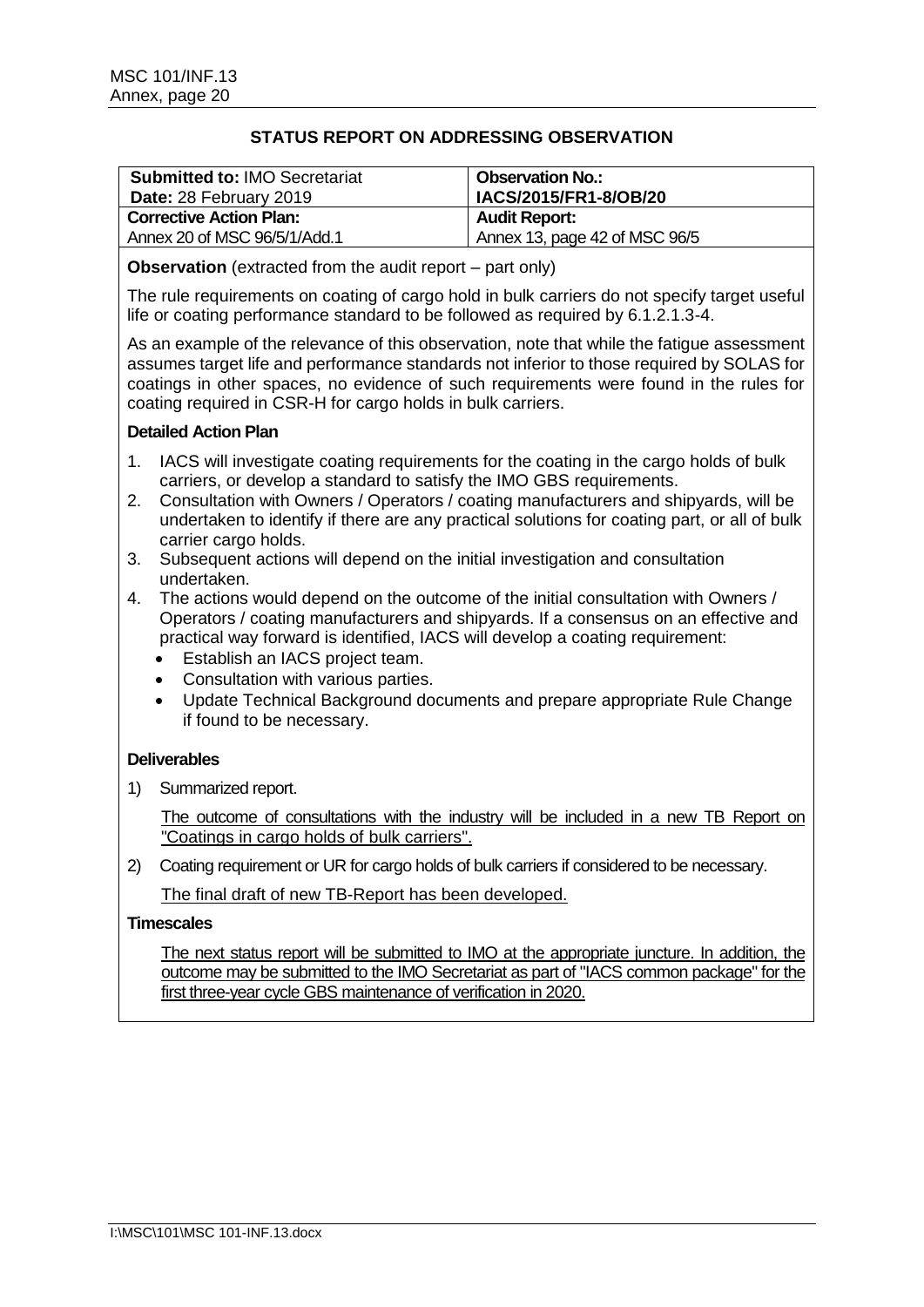| <b>Submitted to: IMO Secretariat</b><br>Date: 28 February 2019 | <b>Observation No.:</b><br>IACS/2015/FR1-8/OB/21 |
|----------------------------------------------------------------|--------------------------------------------------|
| <b>Corrective Action Plan:</b>                                 | <b>Audit Report:</b>                             |
| Annex 21 of MSC 96/5/1/Add.1                                   | Annex 13, page 43 of MSC 96/5                    |

**Observation** (extracted from the audit report)

Insufficient justification has been identified in the original study with regard to: (a) the volume of data used; (b) the criteria used for dismissals of a large number of data; (c) the probabilistic model; and (d) the resulting cumulative probability (confidence level) of the proposed corrosion additions. Furthermore, a 25-year design life is achieved by using the corrosion additions derived for a 20-year design life, simply by the adoption of a lower cumulative probability.

In this connection, the team requested additional background information. However, the IACS response provided no further justification.

In the additional evaluation (Appendix 2) no details were provided on the data that were kept or the data that were dismissed, nor on the methodology used, to the extent of being auditable.

Thus, sufficient evidence supporting the methodology and statistical data to justify the corrosion additions has not been found.

## **Detailed Action Plan**

1. Update the Technical Background report to Pt 1 Ch 3 Sec 3, to include a detailed explanation justifying the methodology of corrosion addition.

# **Deliverables**

1) Revised Technical Background Report and/or Rule Change if considered necessary.

TB Report on "Corrosion Additions and Wastage Allowances" (Rev. 6) was published on the IACS Website in 2018.

### **Timescales**

The outcome was submitted to the IMO Secretariat as part of "IACS common package" for the 2nd GBS maintenance of verification in 2019.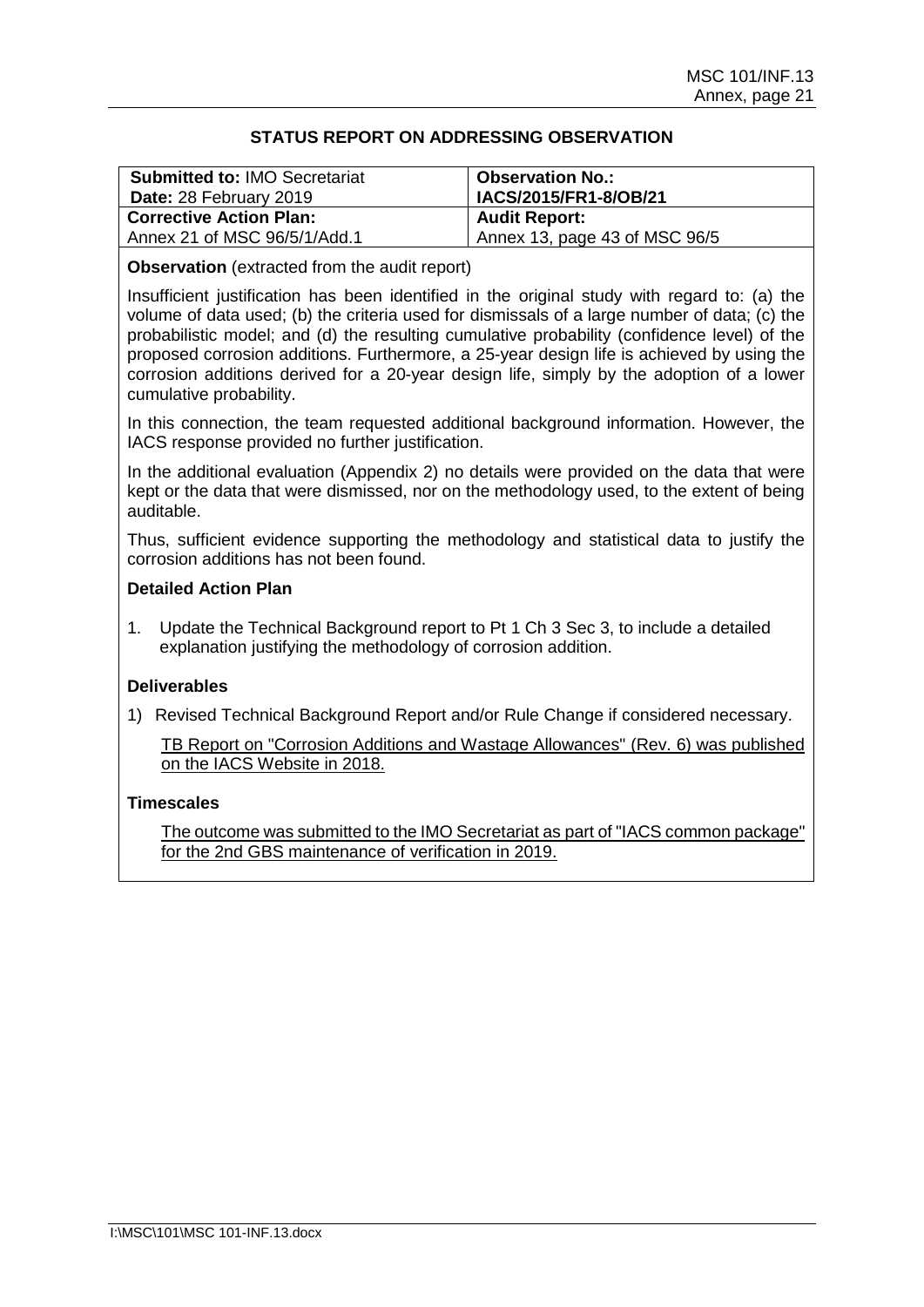| <b>Submitted to: IMO Secretariat</b><br>Date: 28 February 2019 | <b>Observation No.:</b><br>IACS/2015/FR9-15/OB/01 |
|----------------------------------------------------------------|---------------------------------------------------|
| <b>Corrective Action Plan:</b>                                 | <b>Audit Report:</b>                              |
| Annex 22 of MSC 96/5/1/Add.1                                   | Annex 14, page 7 of MSC 96/5                      |

**Observation** (extracted from the audit report – part only)

## Statement of facts

With regard to Evaluation Criteria 9.3.1, 13.3.1 and 14.3.1, the rule provisions to allow adequate survey and maintenance are mainly relying on the statutory provisions in SOLAS (i.e., SOLAS Reg.II-1/3-6). However, there is a gap between the applicability of this SOLAS regulation and GBS, since the SOLAS regulation applies to bulk carriers with GT≥ 20,000, whereas the GBS applies to ships with L≥ 150 m. The requirements applicable for vessels of less than 20,000 GT, but more than 150 m in length are not mentioned in the rules.

## [paragraph omitted]

The rules provide for adequate for size for survey and maintenance of ships, and GBS is applicable for ships above 150 metres in length. However, the criteria selected for application of rules is 20,000 GT. Hence the provisions applicable for bulk carriers 150 m in length and above but below 20,000 GT are not included in the submitted rules.

## **Detailed Action Plan**

1. Revise IACS CSR in order to apply the requirements set in SOLAS Regulation II-1/3- 6 also to bulk carriers of less than 20,000 GT but having a length of 150 m and above.

### **Deliverables**

1) Rule Change.

The rule change has been incorporated in RCN1 to CSR 01 Jan 2017 version.

# **Timescales**

The outcome was submitted to the IMO Secretariat as part of "IACS common package" for the 1st GBS maintenance of verification in 2018 and its audit was completed successfully in 2018.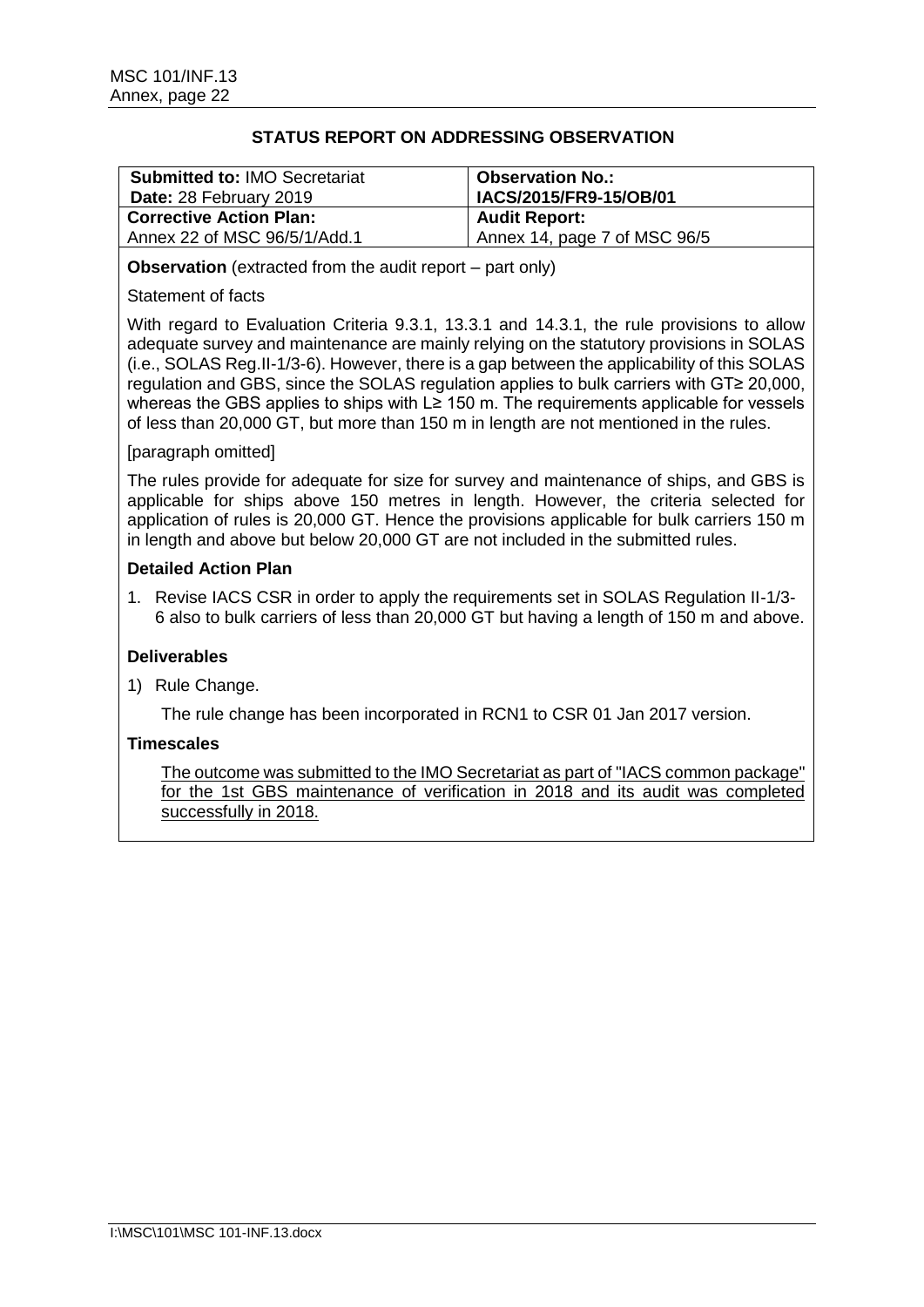| <b>Submitted to: IMO Secretariat</b><br>Date: 28 February 2019 | <b>Observation No.:</b><br>IACS/2015/FR9-15/OB/02 |
|----------------------------------------------------------------|---------------------------------------------------|
| <b>Corrective Action Plan:</b>                                 | <b>Audit Report:</b>                              |
| Annex 23 of MSC 96/5/1/Add.1                                   | Annex 14, page 8 of MSC 96/5                      |

**Observation** (extracted from the audit report – part only)

### Objective evidence

There is evidence that concept of rule formulation stated in the Technical Background Document is not uniformly adopted while formulating the rules.

## [paragraphs omitted]

With regard to the inclusion of, or reference to, the IMO requirements in the Rules as per EC 9.3.6, the concept for rule formulation documented in the TB Document (2.1.2, p.990/1810 of CP2) is not consistently adopted during the formulation of rules. In some cases the references are made as per the concept mentioned in the TB Document, while in certain other cases, similar references (or inclusion) are not made.

## **Detailed Action Plan**

- 1. After identifying structural requirement content which is contained in the various IMO instruments, analyse whether the requirements will be kept in CSR BC & OT or not. The Rules and TB will be amended according to following principle:
	- a) The requirements from the various IMO instruments which are addressed in CSR BC & OT are to be identified.
	- b) Where the study determines IMO adequately addresses the requirement and it seems appropriate to remove the requirement from the Rules then this shall be proposed.
	- c) The Rule requirements based on IMO instruments, which are necessary to be kept in CSR BC & OT, are to be listed.

# **Deliverables**

- 1) A report about the analysis undertaken.
- 2) Rule Change and/or TB update as considered necessary.

The project team (PT) for the maintenance of IACS CSR for BC & OT is working on this observation taking into account experience gained during the development of annual RCPs.

### **Timescales**

The next status report will be submitted to IMO at the appropriate juncture.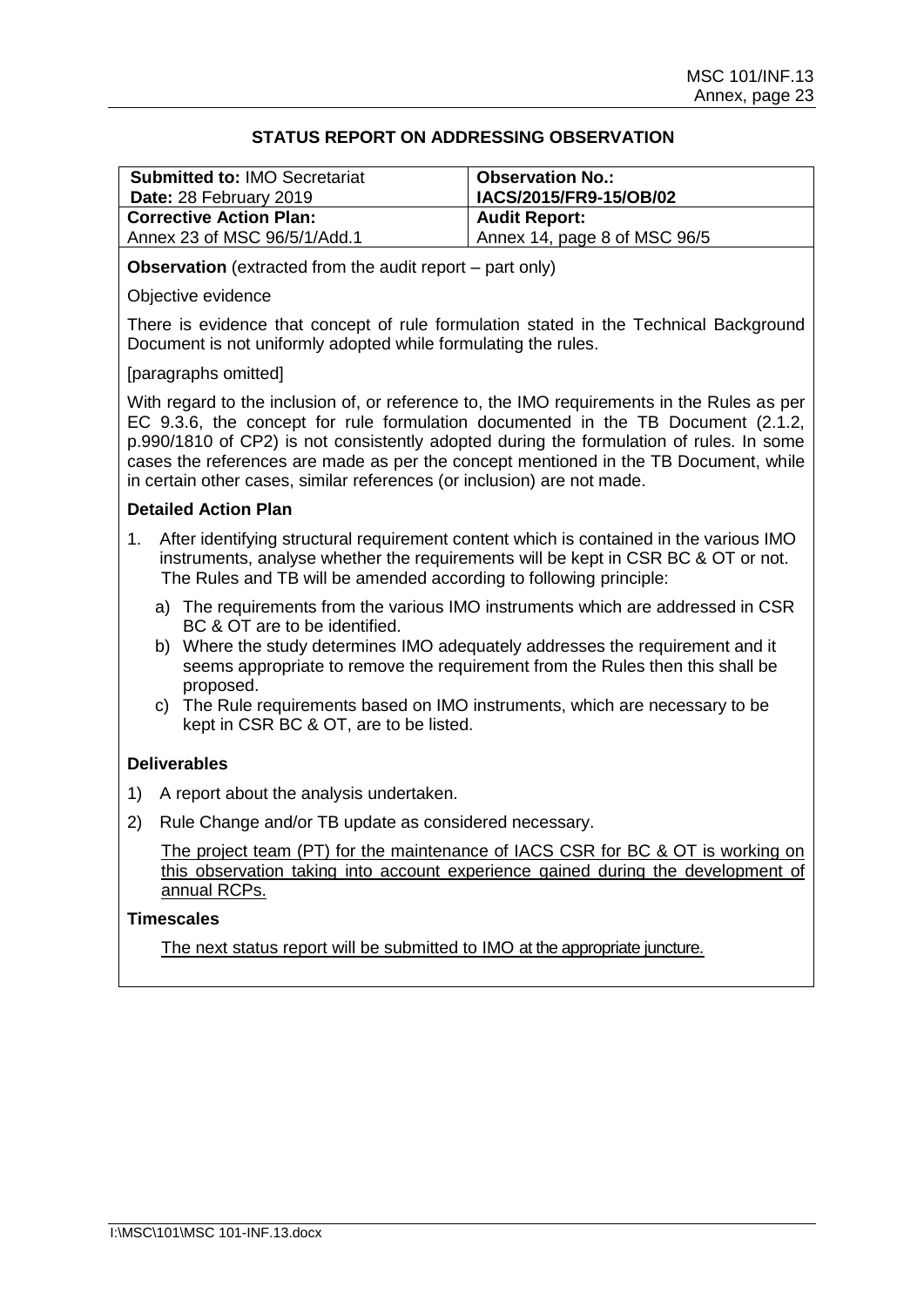| <b>Submitted to: IMO Secretariat</b><br>Date: 28 February 2019 | <b>Observation No.:</b><br>IACS/2015/FR9-15/OB/03 |
|----------------------------------------------------------------|---------------------------------------------------|
| <b>Corrective Action Plan:</b>                                 | <b>Audit Report:</b>                              |
| Annex 24 of MSC 96/5/1/Add.1                                   | Annex 14, page 9 of MSC 96/5                      |

**Observation** (extracted from the audit report – part only)

## Objective evidence

(i) "Information and Documentation requirements" under 10.2.2, 11.2.2 and 11.2.3 are not covered in CP1. The RLS Table states "not applicable" for these requirements. However, a reference is made to IACS Common Package 2 (CP2) for these documentation requirements.

[paragraphs omitted]

The audit standard 10.2.2 regarding the approval of equivalencies in CSR-H IACS's selfassessment was considered fulfilled, however these rules only provide specific provisions for equivalent calculation of the hull girder ultimate bending capacity. CSR-H Pt 1 Ch 1 Sec 3 [6] does not contain specific guidelines (e.g. IMO Guidelines) and relies mainly on the consideration of the individual members for determining equivalents. Therefore, compliance of the evaluation criteria 10.3.2 should be verified in the individual standards audit.

Similarly, although IACS considered that the audit standard 12.2.1.10 was partially covered, no procedures have been found in CSR-H and CP1. As noted in IACS's reply, this audit standard 12.2.1.10 and 11.2.2 should be complemented by individual members.

# **Detailed Action Plan**

- 1) To confirm the audit results concerning information and documentation requirement 10.2.2 for each IACS member to verify compliance with the evaluation criteria 10.3.2 and summarize as a report.
- 2) To prepare the supporting document regarding a standard procedure for assessing alternative methods in conjunction with the observation number IACS/2015/FR9- 15/OB/05.

# **Deliverables**

- 1) Summarized report.
- 2) Standard procedure to assess an alternative method with appropriate criteria and techniques.

IACS Rec 165 "Recommendation for assessing alternative methods used in the hull structural design of ships subject to the Common Structural Rules for Bulk Carriers and Oil Tankers (CSR-BC&OT)" was published on the IACS Website in November 2018.

# **Timescales**

The outcome was submitted to the IMO Secretariat as part of "IACS common package" for the 2nd GBS maintenance of verification in 2019.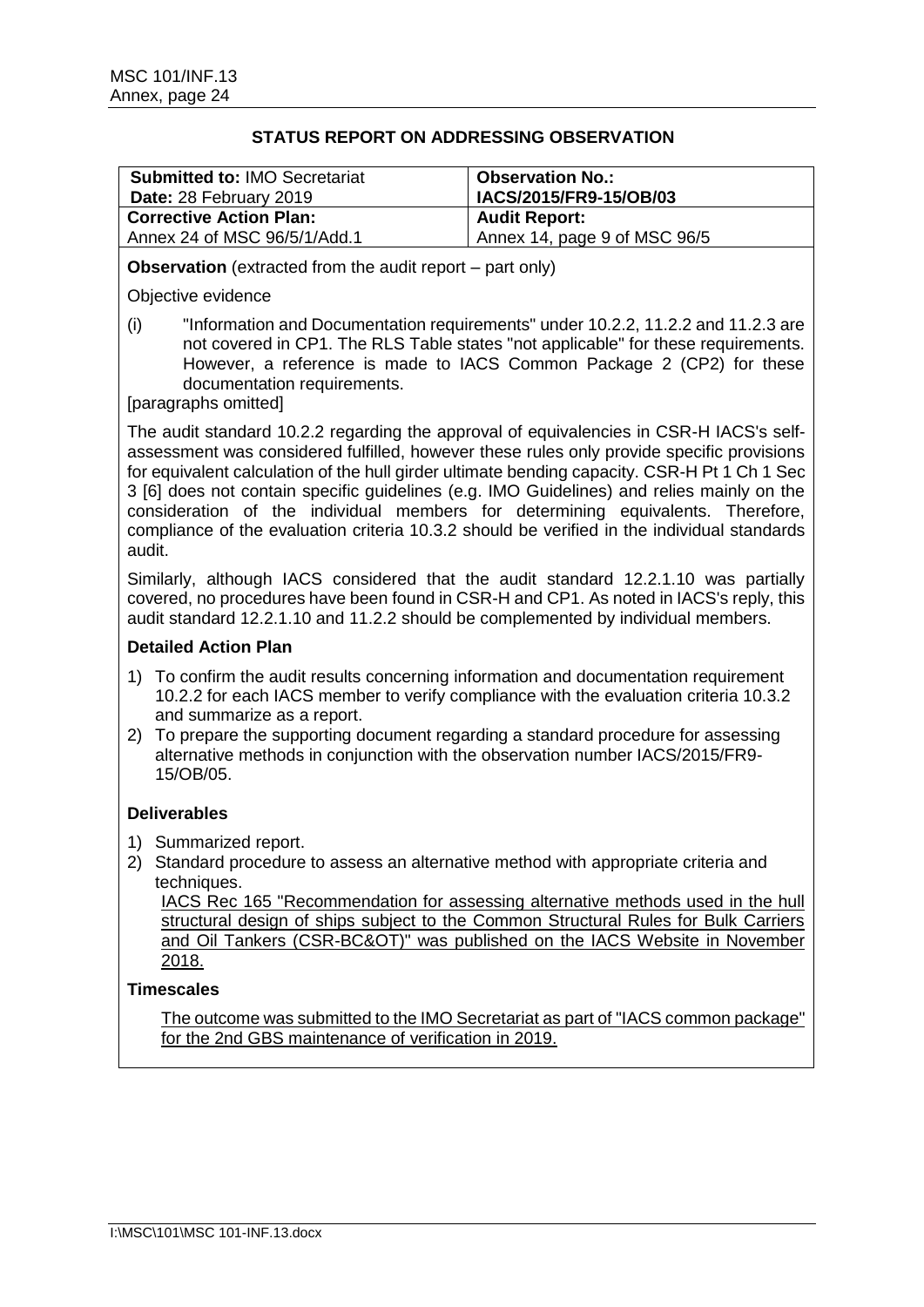| <b>Submitted to: IMO Secretariat</b><br>Date: 28 February 2019 | <b>Observation No.:</b><br><sup>1</sup> IACS/2015/FR9-15/OB/04 |
|----------------------------------------------------------------|----------------------------------------------------------------|
| <b>Corrective Action Plan:</b>                                 | <b>Audit Report:</b>                                           |
| Annex 25 of MSC 96/5/1/Add.1                                   | Annex 14, page 11 of MSC 96/5                                  |

**Observation** (extracted from the audit report – part only)

## Statement of facts

The IACS rule linkage table refers to CSR-H Pt 1, Ch 5, App 2, [1.2.2] and Pt 1, Ch 1, Sec 3, [6] as evidence of compliance with these evaluation criteria. It is stated that CSR-H provide techniques to consider all relevant effects during assessment using alternative methods.

However, the first rule referred is only linked to alternative methods to bending moment curvature relationship for ultimate strength and the second one does not provide any techniques for assessing alternative designs.

## [paragraph omitted]

The evidence shows that the UR Z10 does not provide specific procedures for updating the SCF throughout the ship's life, including the appropriate supervisory level.

## **Detailed Action Plan**

- 1. Identify whether the SCF Industry Standard and associated documents provide specific procedures for updating the SCF throughout the ship's life, including the appropriate supervisory level.
- 2. Revise relevant IACS procedures, or develop a new supplemental document dealing with updating the SCF, including the appropriate supervisory level.

# **Deliverables**

1) Revised IACS procedure, or a newly developed supplemental document dealing with updating of SCF.

PR03 (Rev.1), UR Z10.2 (Rev.33) and UR Z23 (Rev.6) were published on the IACS Website.

### **Timescales**

The outcome had been submitted to the IMO Secretariat as part of "IACS common package" for the 1st GBS maintenance of verification in 2018 and its audit was completed successfully in 2018.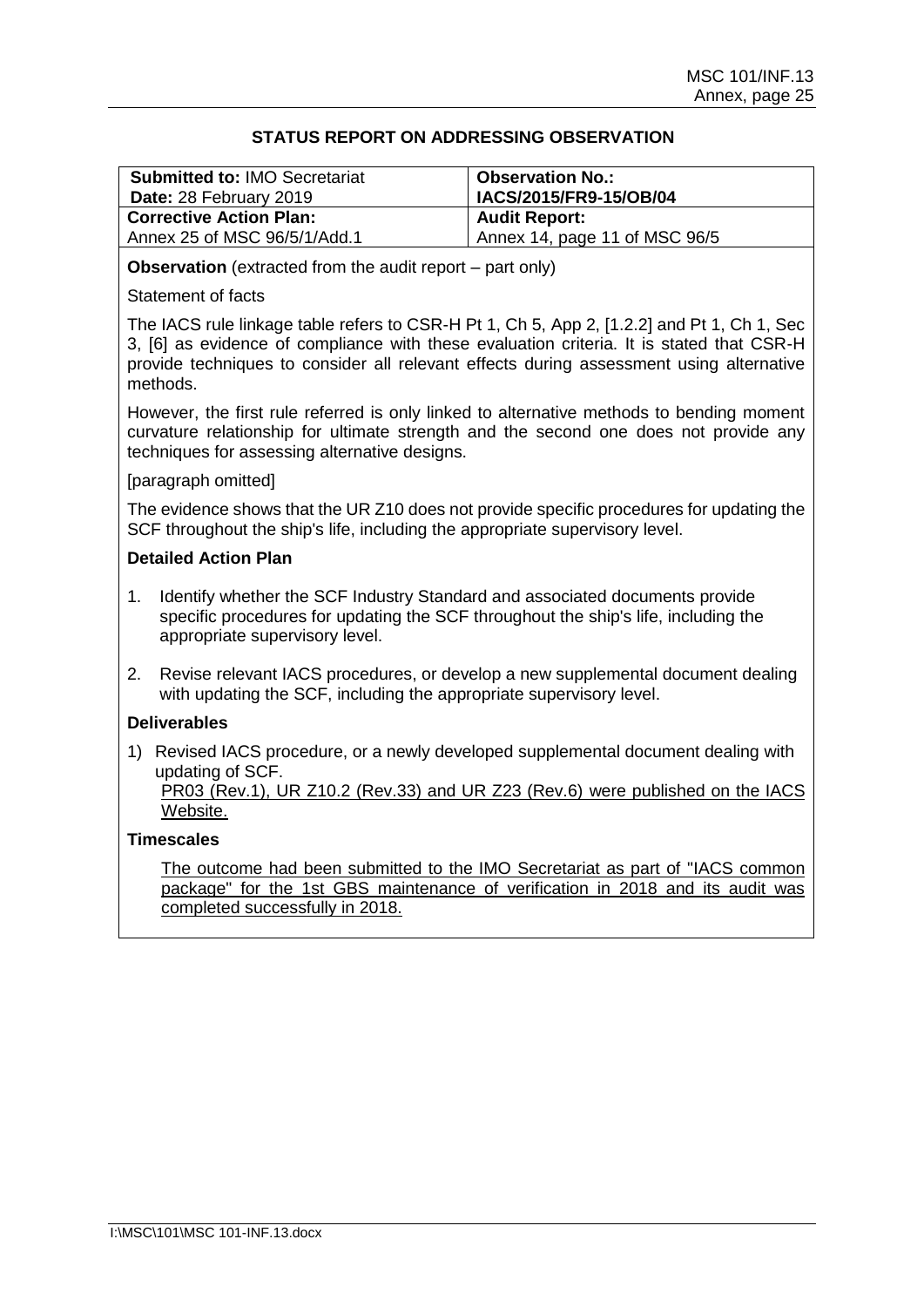| <b>Submitted to: IMO Secretariat</b><br>Date: 28 February 2019 | <b>Observation No.:</b><br>IACS/2015/FR9-15/OB/05 |
|----------------------------------------------------------------|---------------------------------------------------|
| <b>Corrective Action Plan:</b>                                 | <b>Audit Report:</b>                              |
| Annex 26 of MSC 96/5/1/Add.1                                   | Annex 14, page 12 of MSC 96/5                     |

**Observation** (extracted from the audit report – part only)

## Objective evidence

The IACS rule linkage table refers to CSR-H Pt 1, Ch 5, App 2, [1.2.2] and Pt 1, Ch 1, Sec 3, [6] as evidence of compliance with these evaluation criteria. It is stated that CSR-H provide techniques to consider all relevant effects during assessment using alternative methods.

However, the first rule referred is only linked to alternative methods to bending momentcurvature relationship for ultimate strength and the second one does not provide any techniques for assessing alternative designs.

## [paragraphs omitted]

The CSR-H does not establish clear criteria and techniques for assessing alternative methods used in the design to the extent required under EC 10.3.2.

## **Detailed Action Plan**

1. Develop a standard procedure to assess alternative methods with appropriate criteria and techniques.

# **Deliverables**

1) Standard procedure.

IACS Rec 165 "Recommendation for assessing alternative methods used in the hull structural design of ships subject to the Common Structural Rules for Bulk Carriers and Oil Tankers (CSR-BC&OT)" was published on the IACS Website in November 2018.

# **Timescales**

The outcome was submitted to the IMO Secretariat as part of "IACS common package" for the 2nd GBS maintenance of verification in 2019.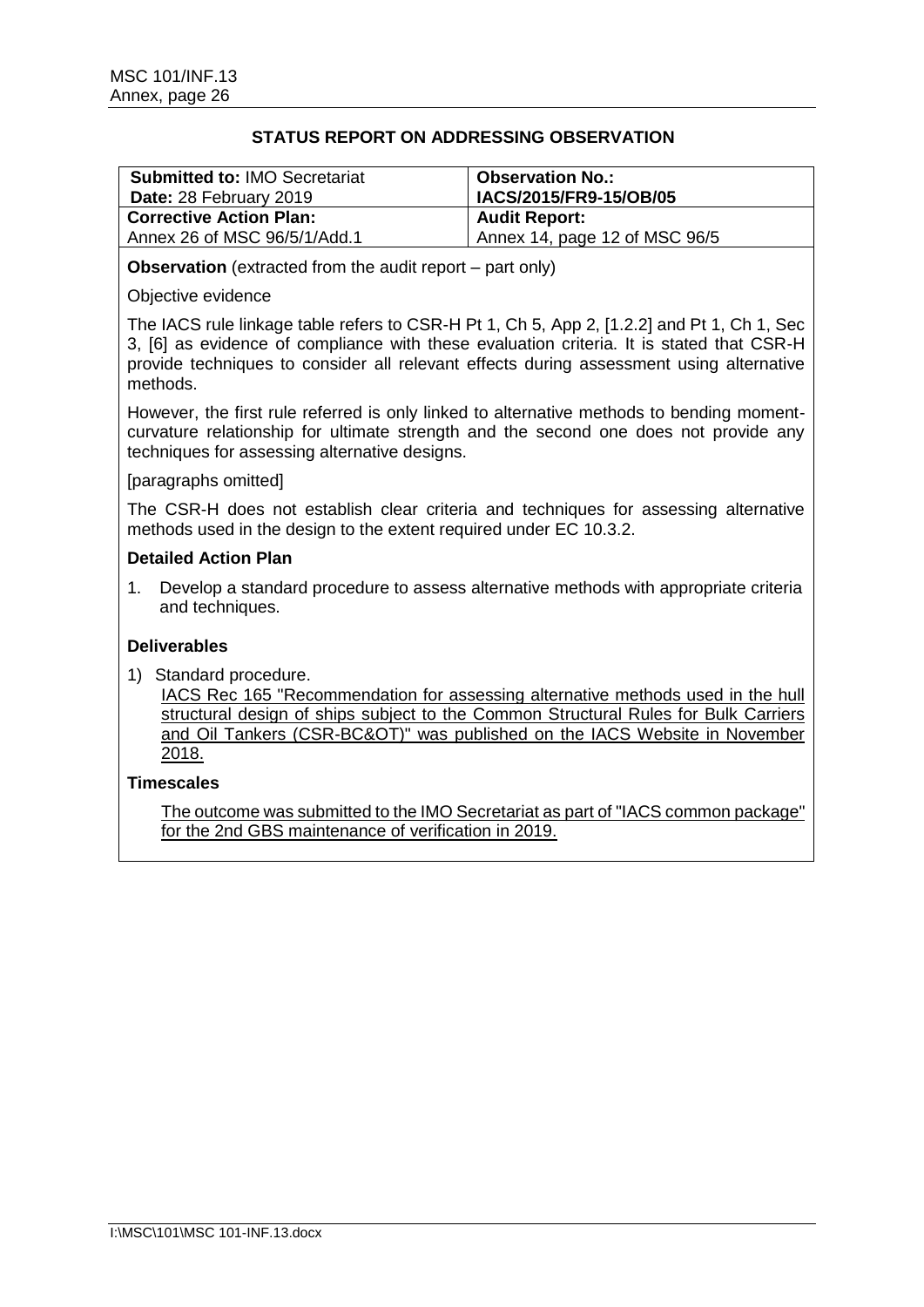| <b>Submitted to: IMO Secretariat</b><br>Date: 28 February 2019 | <b>Observation No.:</b><br>IACS/2015/FR9-15/OB/06 |
|----------------------------------------------------------------|---------------------------------------------------|
| <b>Corrective Action Plan:</b>                                 | <b>Audit Report:</b>                              |
| Annex 27 of MSC 96/5/1/Add.1                                   | Annex 14, page 13 of MSC 96/5                     |

**Observation** (extracted from the audit report – part only)

## Statement of facts

Towards meeting EC 11.3.3, IACS have referred to the procedures (IACS PR32, Sec 4.3 and IACS Procedures Volume 4, Sec C5) to continuously update rules. The IACS also commented that the scope of survey requirements listed within IACS UR Z23, Table 1 was collected from experience gained by Classification Societies through their survey history on new building. However, no evidence has been submitted to show that these procedures are evolved out of a benchmarking process. For example, benchmarking is used to measure performance using a specific indicator resulting in a metric of performance that is then compared to others; however, no evidence on the use of these metrics vis-à-vis the Evaluation Criteria under 11.3.3 and 12.3.6, have been submitted.

## [paragraph omitted]

No evidence has been found on benchmarking of quality construction or construction survey requirements.

### **Detailed Action Plan**

- 1. Develop a performance standard indicator which can be used by each Class Society to benchmark and monitor the quality construction and the construction survey requirements.
- 2. Investigate whether any existing "Construction Quality Standards" has been issued by any other entity (e.g. ISO), in order to benchmark the developed performance standard indicator.

# **Deliverables**

1) IACS procedure for benchmarking and monitoring of the quality construction and construction survey requirements.

IACS has drafted a report regarding this observation instead of an IACS procedure, with the details of the investigations of standards pertaining to ship construction and a list of key performance indicators with their benchmarks for monitoring the quality of construction which is already being utilized by classification societies.

### **Timescales**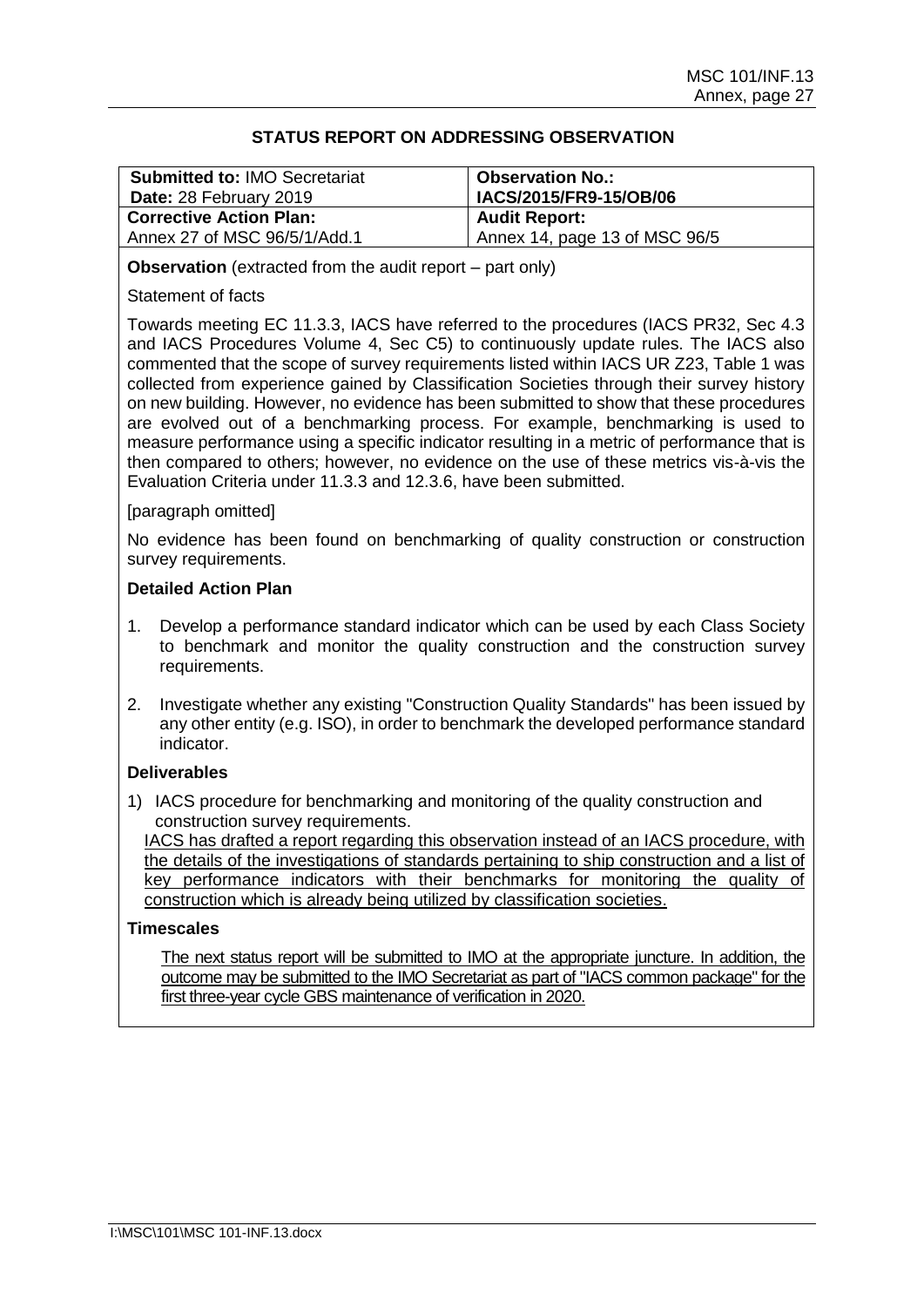| <b>Submitted to: IMO Secretariat</b><br>Date: 28 February 2018 | Observation No.:<br><b>IACS/2015/FR9-15/OB/07</b> |
|----------------------------------------------------------------|---------------------------------------------------|
| <b>Corrective Action Plan:</b>                                 | <b>Audit Report:</b>                              |
| Annex 28 of MSC 96/5/1/Add.1                                   | Annex 14, page 14 of MSC 96/5                     |

**Observation** (extracted from the audit report – part only)

### Objective evidence

IACS UR Z23 defines the following survey methods (Section 2.3, p. 559/1206 of CP1 and 12.3.1 of RLS Table) :

"Patrol", is the act of checking on an independent and unscheduled basis that the applicable processes, activities and associated documentation of the shipbuilding functions identified in Table 1 continue to conform to classification and statutory requirements.

"Witness", is the attendance at scheduled inspections in accordance with the agreed Inspection and Test Plans or equivalent to the extent necessary to check compliance with the survey requirements.

## [paragraphs omitted]

Adequate provisions, to ensure that areas of high stress or fatigue risk are surveyed with adequate detail and extent during construction, are not included in the documents listed in the RLS Table for EC 12.3.2 (IACS UR Z23).

## **Detailed Action Plan**

1. Revise IACS UR Z23 to include adequate survey requirements for areas of high stress or fatique risk.

# **Deliverables**

1) Revision of UR Z23. UR Z23 (Rev.6) was published at IACS Website.

## **Timescales**

The outcome was submitted to the IMO Secretariat as part of "IACS common package" for the 1st GBS maintenance of verification in 2018 and its audit was completed successfully in 2018.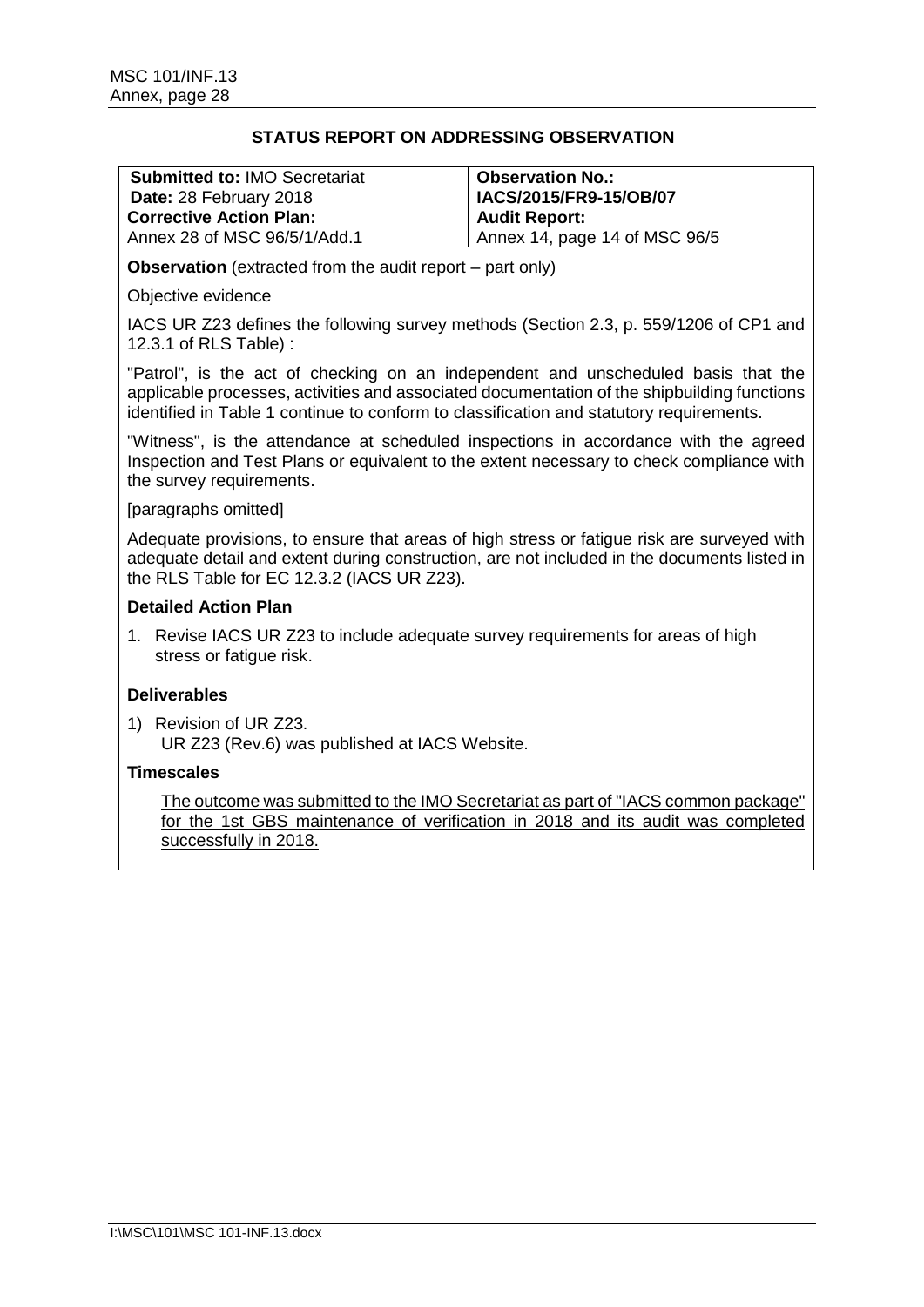| <b>Submitted to: IMO Secretariat</b><br>Date: 28 February 2019 | <b>Observation No.:</b><br>IACS/2015/FR9-15/OB/08 |
|----------------------------------------------------------------|---------------------------------------------------|
| <b>Corrective Action Plan:</b>                                 | <b>Audit Report:</b>                              |
| Annex 29 of MSC 96/5/1/Add.1                                   | Annex 14, page 15 of MSC 96/5                     |

**Observation** (extracted from the audit report – part only)

[paragraphs omitted]

Since certain statutory requirements should also be fulfilled to meet the goal based standards, adopting a lower criterion in the rule set is superfluous and could lead to unintended errors. It also relates to a larger issue that, for the purpose of GBS, the acceptance criteria adopted in the different parts of the rule set should not be lower than the acceptance criteria as per Table-5 of the CP1 submission (statutory requirements).

## **Detailed Action Plan**

- 1. Discuss the audit finding in the relevant IACS technical working groups (Hull and Survey Panels), taking into account the recommendations made by the audit teams together with the para 7 of MSC 96/5/9, to fully understand this observation and the various options that are available to IACS, taking due note of the MSC 95 decision not to amend SOLAS
- 2. If a dedicated project team is required, make the relevant proposal to IACS GPG level for approval.
- 3. Consider how to ensure that GBS ships comply with SOLAS Regulation II-1/11, if the flag administration has accepted the equivalency of UR S14 to SOLAS for tank testing, or have given an exemption.
- 4. Consider the following possible changes to documentation:
	- a) Amendment to UR S14
	- b) Deletion of UR S14
	- c) Amendment to Rule text for CSR BC & OT
- 5. Compile documentation required to be submitted to IMO as part of the next selfassessment.

### **Deliverables**

1) Amendment or re-designation of documents as needed

Revised UR S14 (Rev.6) was published at the IACS Website.

2) New or amended procedures

It has been confirmed that there is no need to develop such procedures.

3) Rule Change Proposal, as required

It has been confirmed that there is no need to amend the CSR for BC & OT.

### **Timescales**

The outcome was submitted to the IMO Secretariat as part of "IACS common package" for the 1st GBS maintenance of verification in 2018 and its audit was completed successfully in 2018.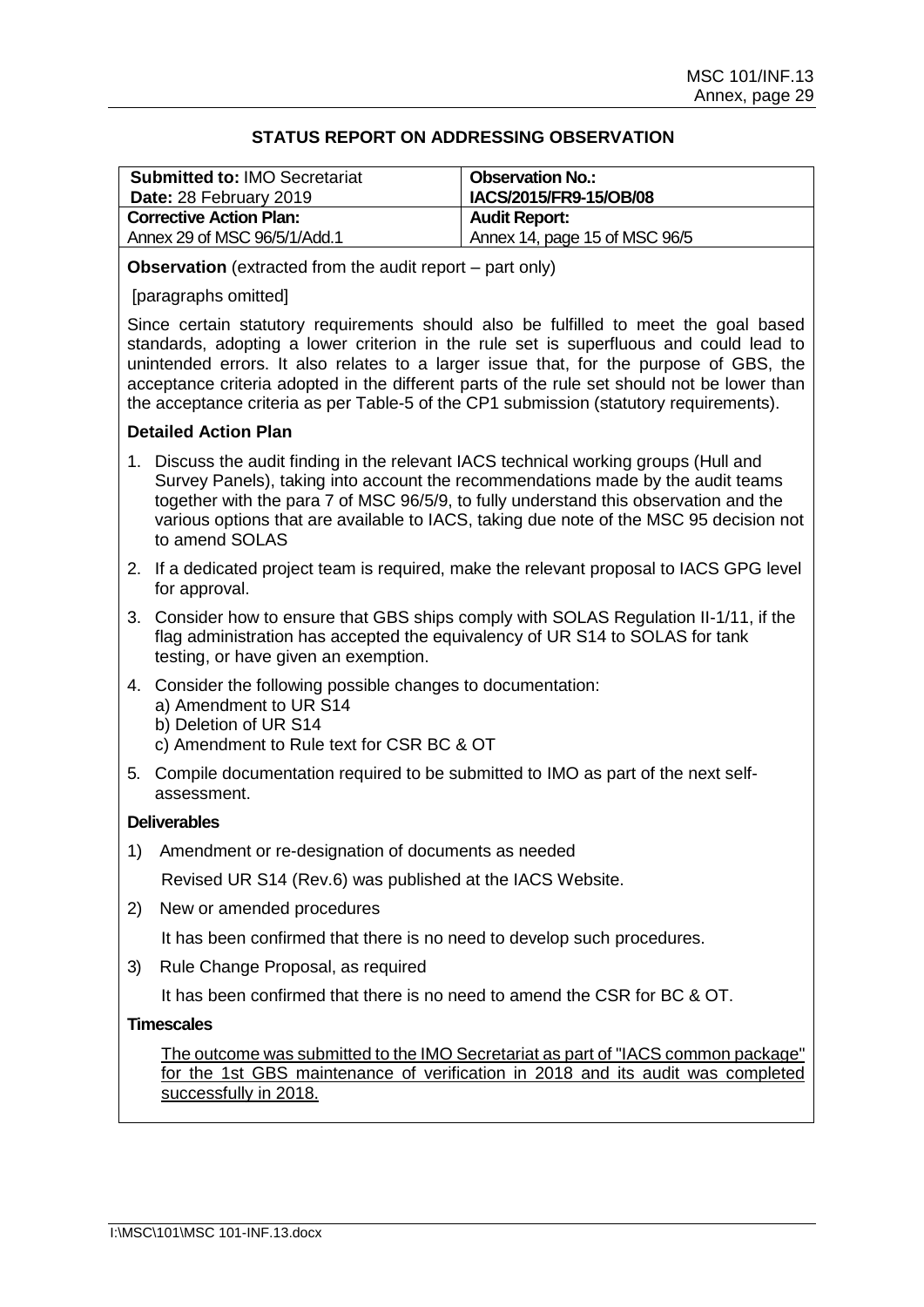| <b>Submitted to: IMO Secretariat</b><br>Date: 28 February 2019 | <b>Observation No.:</b><br>IACS/2018/Maint/OB/1 |
|----------------------------------------------------------------|-------------------------------------------------|
| <b>Improvement Action Plan:</b>                                | <b>Audit Report:</b>                            |
| Annex 2 of MSC 100/6/10                                        | Annex, page 11 of MSC 100/6/5                   |

# **Improvement Action to address IACS/2018/Maint/OB/1**

As shown in page 11 of the Annex to MSC 100/6/5, IACS will revise the rules to clarify the definition zsp to clarify the load point in the formulae where zsp is referred to.

## **Deliverables**

1) Rule Changes of IACS CSR for BC&OT to be published at the beginning of 2019.

IACS CSR Corrigenda 1 (2018) was published on the IACS Website in January 2019.

## **Timescales**

The outcome was submitted to the IMO Secretariat as part of "IACS common package" for the 2nd GBS maintenance of verification in 2019.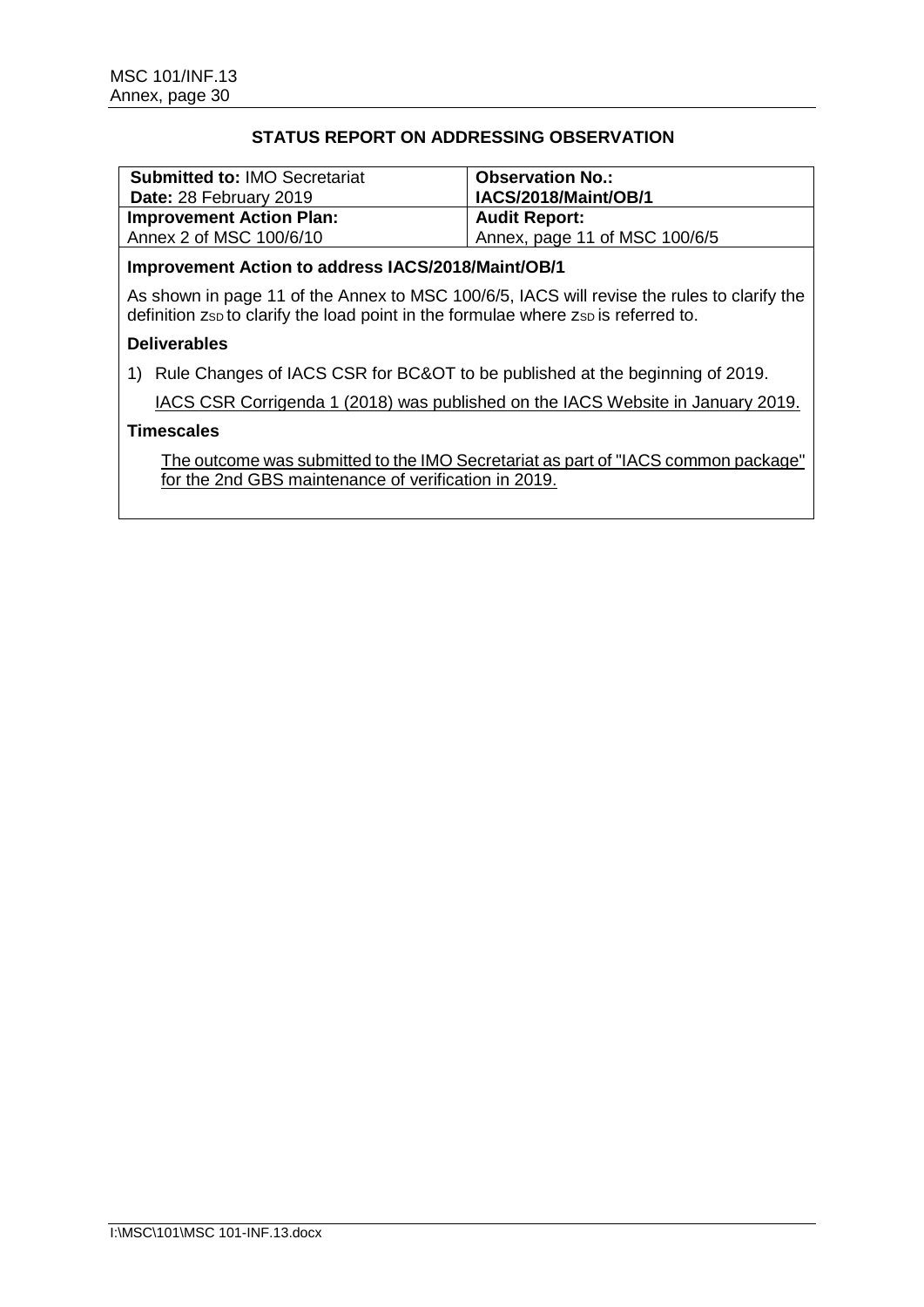| <b>Submitted to: IMO Secretariat</b><br>Date: 28 February 2019 | <b>Observation No.:</b><br>IACS/2018/Maint/OB/2 |
|----------------------------------------------------------------|-------------------------------------------------|
| <b>Improvement Action Plan:</b>                                | <b>Audit Report:</b>                            |
| Annex 2 of MSC 100/6/10                                        | Annex, page 12 of MSC 100/6/5                   |

### **Improvement Action to address IACS/2018/Maint/OB/2**

As shown in page 12 of the Annex to MSC 100/6/5, IACS will develop the Technical Background document to justify that the acceptable limits of yielding have been considered in revising the requirement about net connection area of connecting bracket (Pt 2, Ch 1, Sec 3, [1.4.2]).

# **Deliverables**

1) New Technical Background document.

IACS work to address this observation is in progress.

# **Timescales**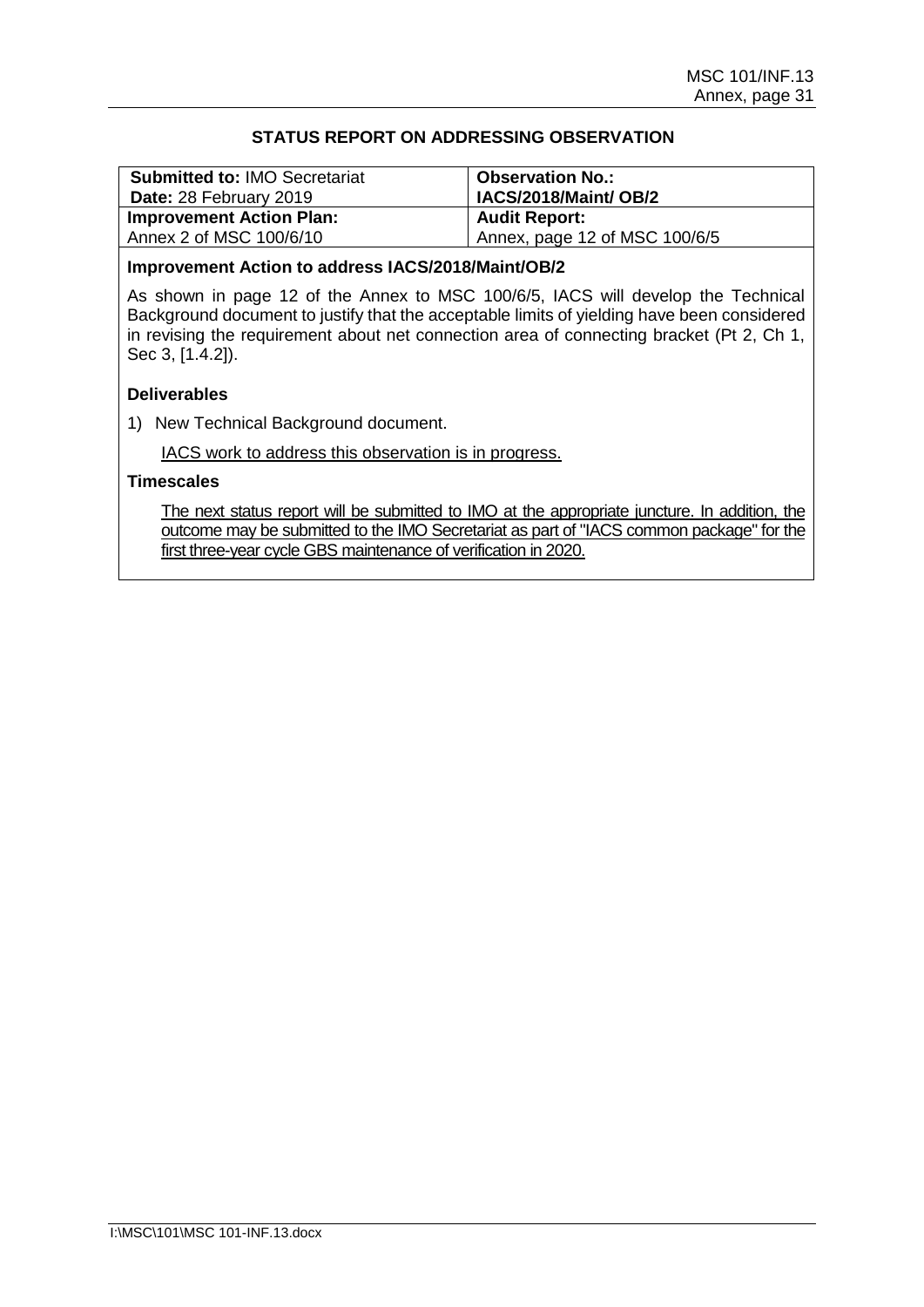| <b>Submitted to: IMO Secretariat</b><br>Date: 28 February 2019 | <b>Observation No.:</b><br>IACS/2018/Maint/ OB/3 |
|----------------------------------------------------------------|--------------------------------------------------|
| <b>Improvement Action Plan:</b>                                | <b>Audit Report:</b>                             |
| Annex 2 of MSC 100/6/10                                        | Annex, page 17 of MSC 100/6/5                    |

## **Improvement Action to address IACS/2018/Maint/OB/3**

As shown in page 18 of the annex to MSC 100/6/5, IACS will improve Technical Background documentation and explicitly specify in the rules the protective measures to be taken in order to support and clarify the modified rule requirements.

## **Deliverables**

1) Revised Technical Background documents such as TB-Report "Fatigue Assessment on Hatch Corner" and Rule Change.

IACS work to address this observation is in progress.

# **Timescales**